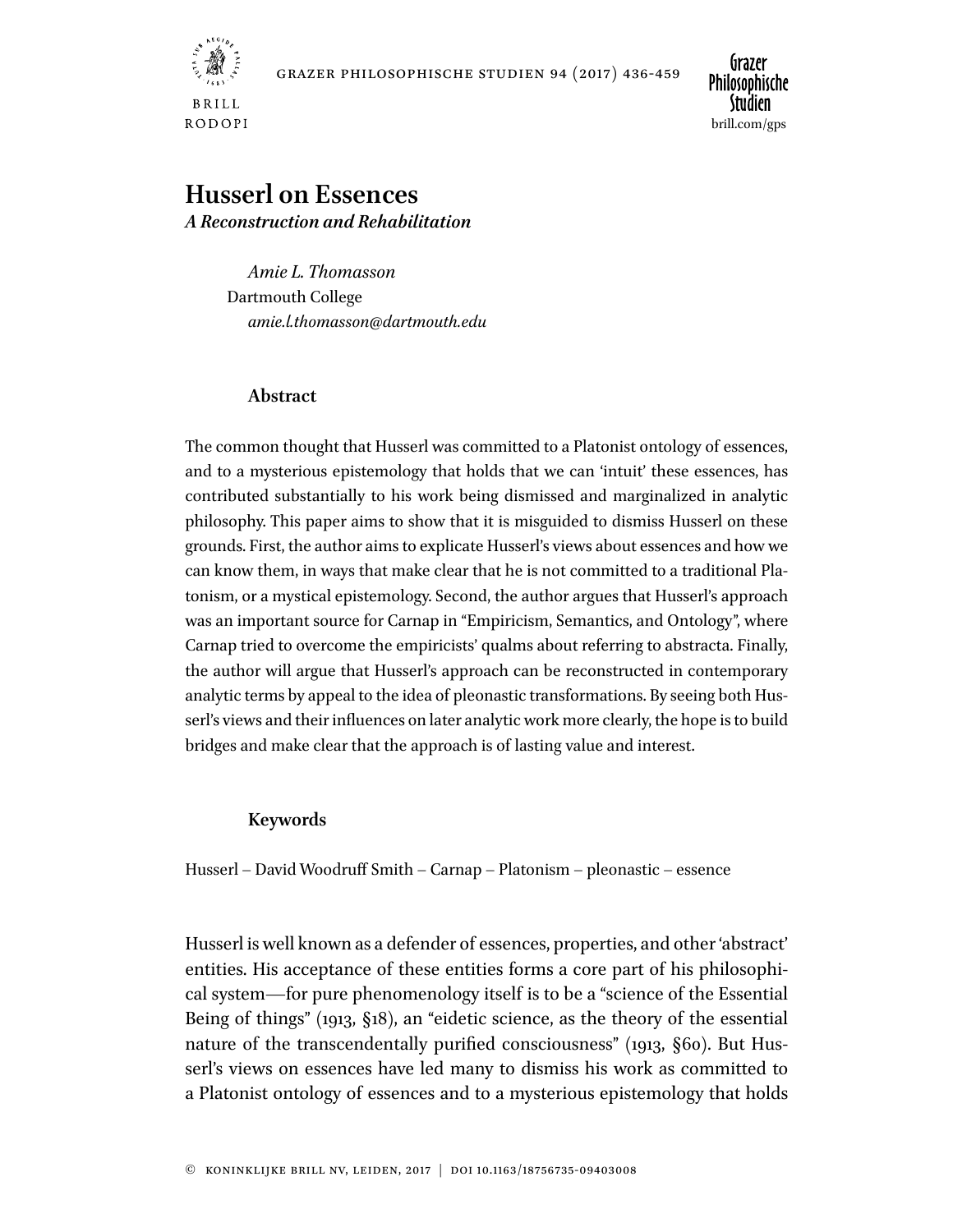that we can 'intuit' them. As Rochus Sowa puts it, the identification of Husserl's early phenomenology with the "doctrine of essences" and the method of "seeing essences", "has given phenomenology the reputation of being unscientific, because it suggested a form of mysticism" (2012, 254).

The thought that Husserl holds a mysterious Platonism about essences has also contributed to the marginalization of Husserl's work in analytic philosophy. For some who would come to be seen as prominent early figures in the analytic tradition ruthlessly criticized and ridiculed Husserl's view of essences. Early on, Moritz Schlick (1910/1979, 58) criticized Husserl for offering what he takes to be an obscure Platonism about logical truths,<sup>1</sup> saying:

… Husserl … believes he has sufficiently characterized their nature by ascribing to them an 'ideal being' … But as to what the ideal in its objectivity actually is, we lack any positive account; it is something non-real, and beyond that the reader's acquaintance with it is simply presupposed. The upholder of the independence theory speaks of these truths precisely as if it was a question of real things existing outside the subject, but has continually to explain in so doing that it is not in fact a matter of real existences.

Schlick also accuses Husserl's view of epistemological obscurity—of providing just 'words', and no positive account of how these Ideal entities could be known. Gilbert Ryle, though offering a sympathetic reconstruction of many aspects of Husserl's approach, mocks Husserl as being "bewitched by his Platonic idea that conceptual enquiries were scrutinies of the super-objects that he called 'Essences'" (1962/1971, 180–181). Ryle also criticizes what he takes to be Husserl's resulting view that "Philosophy is … a sort of observational science (like geography); only the objects which it inspects are not spatiotemporal entities but semi-Platonic objects which are out of space and time"  $(1932/1970, 170)$ .

The unfortunate consequences have been long-lasting. As David Woodruff Smith writes, "This doctrine of eidetic intuition has been widely misunderstood, producing a serious distraction from the phenomenology and ontology in *Ideas i"* (2007, 141). The distraction has been particularly damaging for Husserl's reception among analytic philosophers. As Paul Livingston puts it, Schlick's attack on Husserl's reliance on Wesenschau "isolated a genuine point of difference between the two philosophers on a set of issues with precipitous consequences for the subsequent development of the analytic tradition and its

<sup>1</sup> For discussion of the Schlick/Husserl dispute, see Livingston (2002).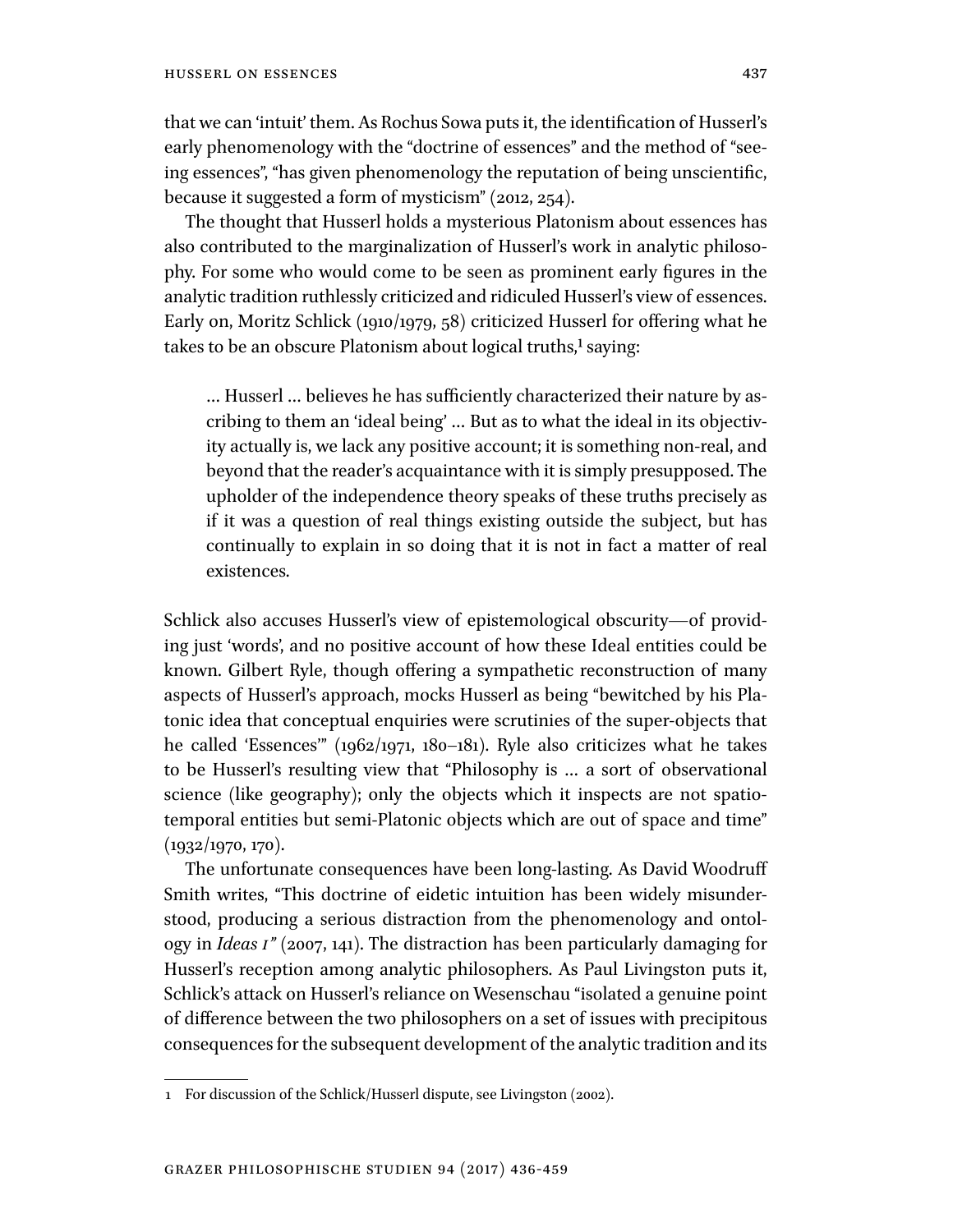self-imposed alienation from phenomenology and its descendants" (2002, 241). Robert Solomon (1970, 378) expresses the point most strongly, speaking of the 'disastrous effects' of Husserl's use of the notion of 'essence', writing:

[Husserl's] talk of 'essential Being' and 'essences as objects of knowledge' has generated such antagonism among American philosophers that the formulation of an acceptable interpretation of Husserl's philosophy has become an almost thankless task … Husserl's detractors have not found it difficult to dismiss all talk of 'essences' as an unwelcome remnant of a paradigm of philosophy long out-moded.

No one has done more than David Woodruff Smith in breaking down misconceptions, and helping to overcome the alienation of analytic philosophy from Husserl's work, enabling analytic philosophers to see what is of relevance and of value in phenomenology. As Smith often puts it in discussion, he aims to 'Make Husserl safe for analytic philosophy'. This paper takes on a small corner of this same project, aiming to make Husserl's talk of essences more 'safe', understandable and even useful for analytic philosophers. I will undertake this work in three parts.

In Section 1 I excavate what Husserl actually says about essences and our knowledge of them, in ways that make it clear that he is not rightly accused of being committed to a metaphysical doctrine of Platonism or of failing to offer any positive account of how we can know essences. It is somewhat odd that Husserl should be accused of a mystifying Platonist view, when he often explicitly rejects this interpretation, aiming to 'rigorously exclude' "*all* thoughts *partially mystical in nature* and clinging chiefly to the concepts Eidos (Idea) and Essence" (1913, §3). As Smith has rightly insisted, "… Husserl resisted 'Platonic realism', the doctrine (in something of a parody) that Platonic 'forms' or eidos exist in a Platonic heaven beyond space and time" (2007, 141). But if Husserl does not hold a Platonic realist view of essences (and other abstracta), what view exactly does he hold? He discusses this issue both in the *Logical Investigations* and in the first volume of *Ideas,* arguing against nominalist, fictionalist, conceptualist, and even traditional Platonist treatments of essence. Looking back to those texts, I will argue, makes clear that his views are not properly characterized as a form of traditional Platonism and so should not be dismissed on those grounds. Instead, he can be seen rather as engaging in a non-metaphysical project of determining how we can come to think and speak of essences, on the basis of ordinary perceptual experiences, by making use of certain kinds of meaning-rules.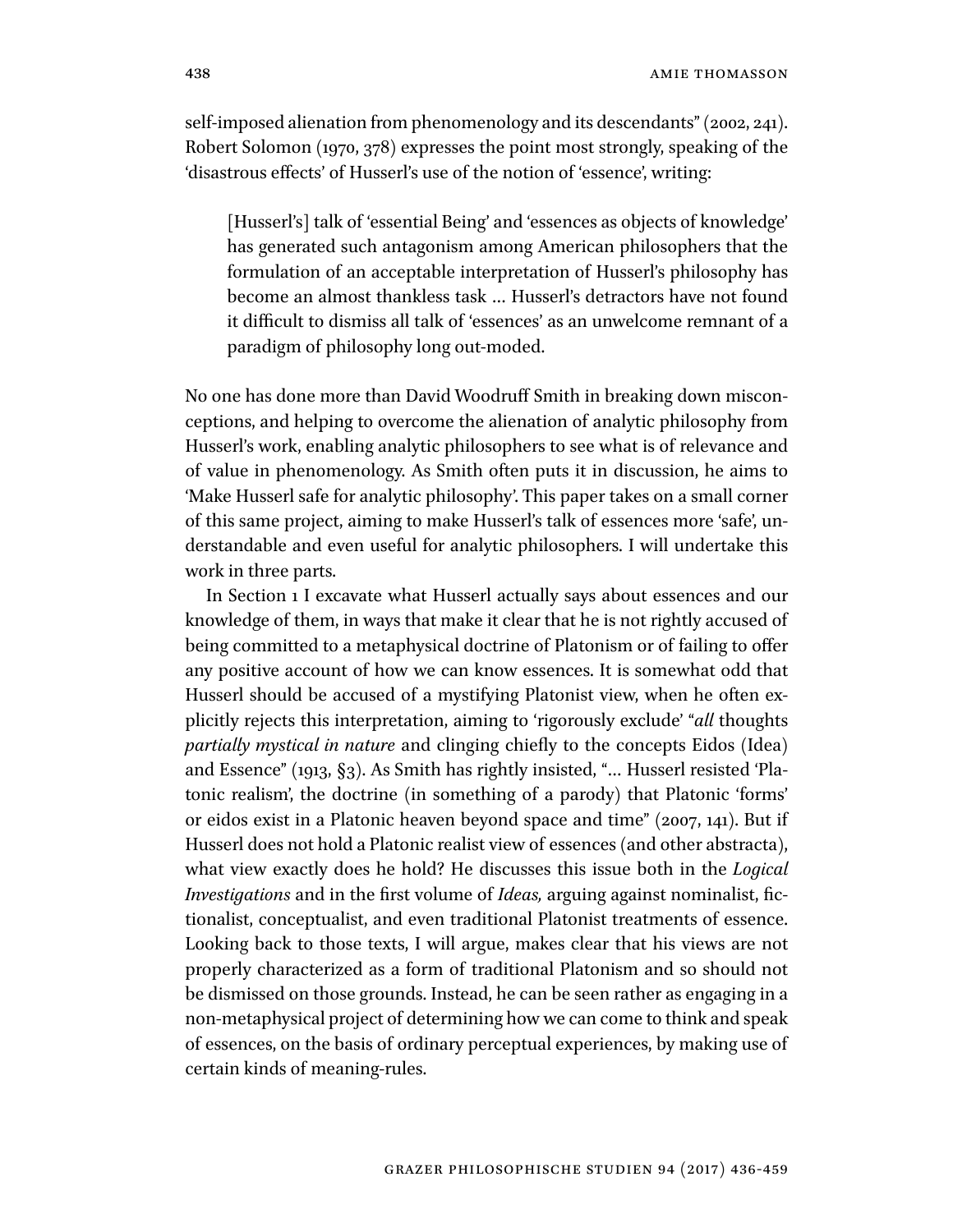In Section 2 I will argue that the Husserlian approach explicated in Section 1 was an important source for Rudolf Carnap's views in "Empiricism, Semantics and Ontology", where Carnap aims to calm the empiricist's qualms about referring to abstracta. This in itself is interesting and striking. For while Husserl's views are commonly dismissed as those of a 'Platonizing realist', Carnap's views are best known as an exemplar of metaontological deflationism. Seeing their commonalities more clearly might also lead us to reevaluate the standard characterizations and dismissals of Husserl's views as well as to alter our understanding of Husserl's legacy.

Carnap's views in turn form an important predecessor of contemporary 'pleonastic' accounts of properties and other abstracta, such as the view developed by Stephen Schiffer. In Part 3 I will suggest how we can reconstruct Husserl's views along these lines. By looking back at Husserl's views of essence through the lens of these more recent accounts that grew out of it, we can see a way of developing his view in contemporary analytic terms that make it evident that a view along these lines can be developed in a clear and plausible way—and a way that can contribute usefully to current debates.

The hope is, by better understanding Husserl's view, seeing its later influences on familiar analytic work, and reconstructing a view along these lines in contemporary analytic terms, we can continue the work of building bridges and reducing the alienation between Husserl and those analytic philosophers who are all too prone to dismiss him. In Section 4 I will come back to assess the sense in which Husserl should, and should not, be considered a Platonist, and try to make clear that his approach is of lasting value, in giving us the route to a plausible and underappreciated way of understanding our thought, talk, and knowledge of essences.

#### **1 Husserl on Essences and Our Knowledge of Them**

Husserl's view of essences unfolds in the first two chapters of the first volume of *Ideas,* which often recapitulates and builds on work from Volume i of the *Logical Investigations.* These chapters—before one gets to the *epoché* and the distinctively phenomenological work—are often neglected, though Smith (2007, Chapter 4) justly emphasizes their importance to understanding Husserl's comprehensive and innovative ontology. These chapters involve, *inter alia,* a defense of essences, as part of clearing the way for developing a conception of pure phenomenology as a science of essences, which was also to be foundational for the natural sciences ('sciences of fact') (1913, §18).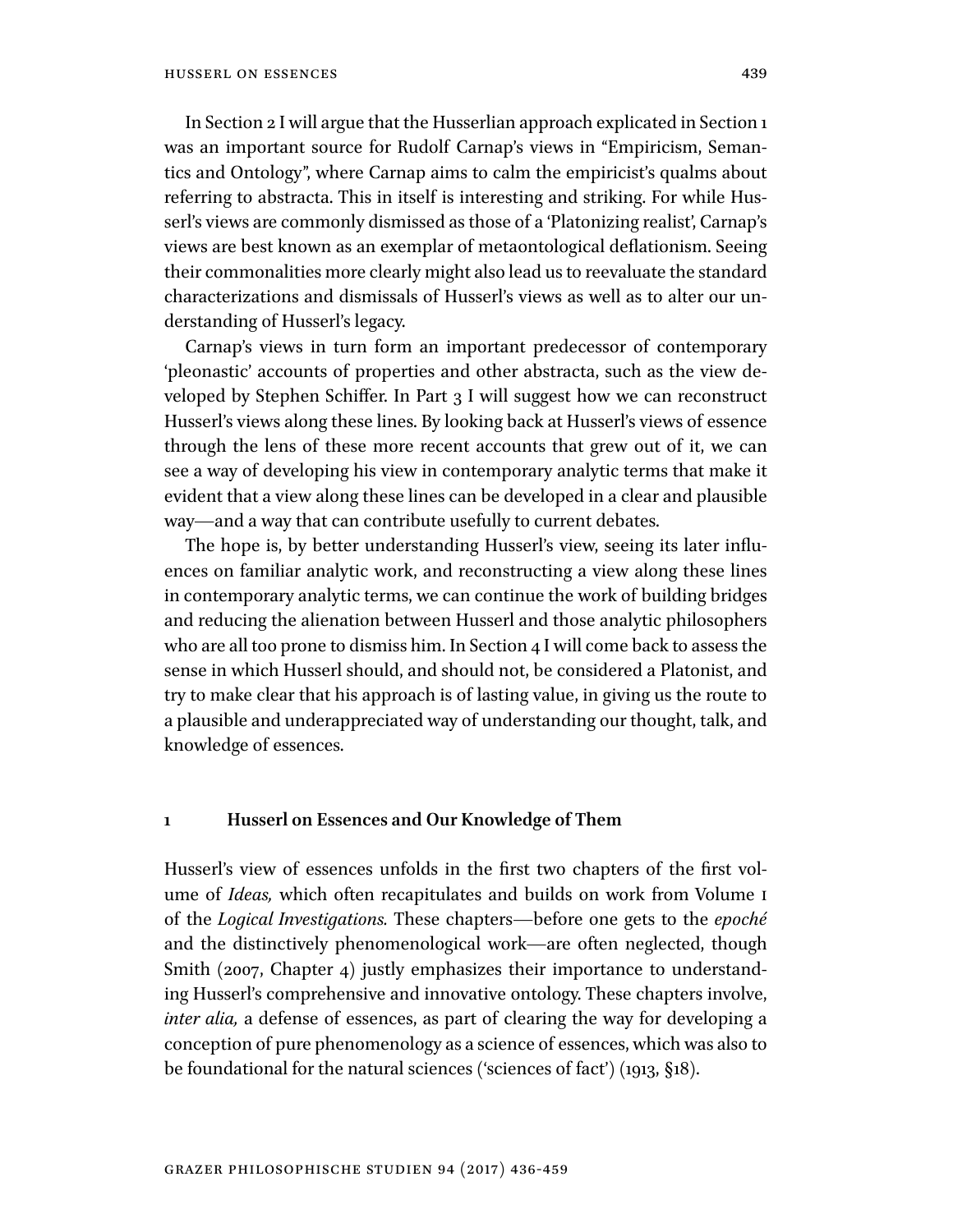Husserl's discussion in Chapter 2 of *Ideas* is primarily directed at defending his notion of essence against empiricists who think of 'positing' essences as a mystifying bit of metaphysics. He begins by expressing sympathy with the empiricists, writing (Husserl, 1913, §19):

Empiricistic Naturalism springs, as we must recognize, from the most praiseworthy motives. It is an intellectually practical radicalism, which in opposition to all 'idols,' to the powers of tradition and superstition, to crude and refined prejudices of every kind, seeks to establish the right of the self-governing Reason to be the only authority in matters that concern truth.

Seen in this light, he praises Empiricists for their reliance on the authority of reason and for their commitment to being guided by 'the facts themselves'. Husserl (1913, §19) reconstructs the attitude of the empiricist in initially sympathetic terms:

"Ideas," "Essence" as opposed to facts, what else might they be than scholastic entities, metaphysical ghosts? To have saved mankind from such philosophical spooks as these is precisely the chief service of the natural science of modern times.

However, Husserl goes on to argue that, properly understood, his essences are nothing like metaphysical ghosts, and that empiricists give faulty grounds for rejecting essences. Husserl ultimately treats the empiricist's rejection of essences as arising from prejudice, writing, "all that the empiricist says here rests on misunderstandings and prejudices—however good or well-meant the motive which originally inspired him" (1913, §19). More strongly, Husserl also argues that empiricists fall into inconsistency and threaten the progress of science by denying essences (1913, §18).

We can approach an understanding of Husserl's view of essences by first examining what mistake he thinks lies behind the empiricist's *rejection* of essences and other abstract objects. He speaks most forcefully against this in §22 of *Ideas,* where he writes (Husserl, 1913, §22):

It has ever and anon been a special cause of offence that as "Platonizing realists" we set up Ideas or Essence as objects, and ascribe to them as to other objects true Being, and also correlatively the capacity to be grasped through intuition, just as in the case of empirical realities.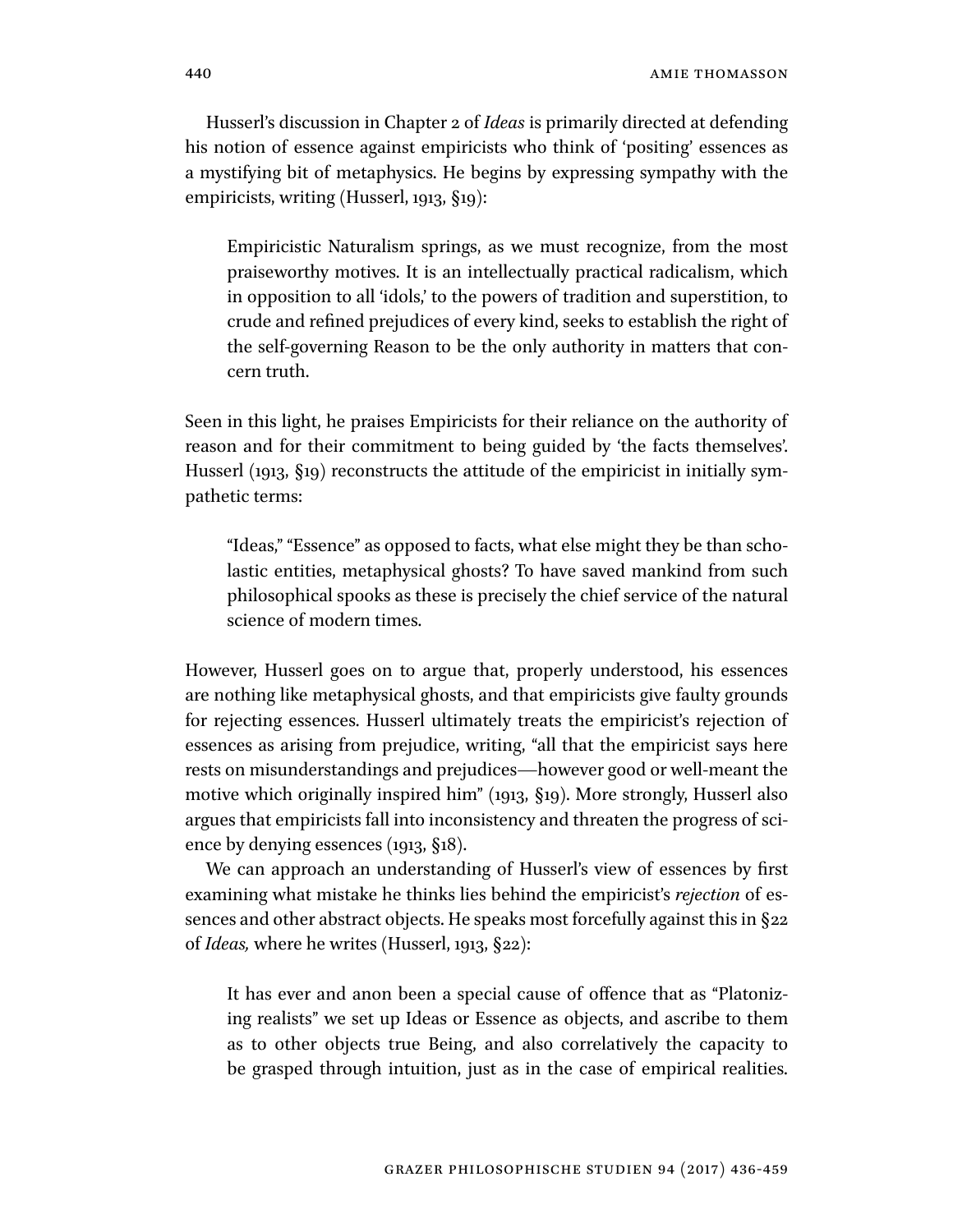We here disregard that, alas! most frequent type of superficial reader who foists on the author his own wholly alien conceptions, and then has no difficulty in reading absurdities into the author's statements. If *object* and *empirical object, reality* and *empirical reality* mean one and the same thing, then no doubt the conception of Ideas as objects and as realities is perverse "Platonic hypostatization". But if, as has been done in the *Logical Studies,* the two are sharply separated, if Object is defined as anything whatsoever, e.g., a subject of a true (categorical, affirmative) statement, what offence then can remain, unless it be such as springs from obscure prejudices?

That is, those who criticize Husserl for his realism about essences, he thinks are (at least tacitly) conflating the claim that *there is such an object* with the claim that *there is such an empirical object* or *individual,* whereas, "*the positing of the essence … does not imply any positing of individual existence whatsoever; pure essential truths do not make the slightest assertion concerning facts"*  $(1913, $4)$ .

It would indeed be absurd to think of essences (whether explicitly or tacitly) as if they were (or were analogous to) empirical objects or spatio-temporal individuals. But Husserl's commitment to essences is nothing of the sort—nor (by the same token) should it be thought of as 'positing' essences as 'abstract entities' 'located' in Plato's heaven, and 'tracked' by a form of intuition analogous to normal sensuous experience or 'posited' in a quasi-scientific metaphysical theory. In short, in treating essences as 'objects', Husserl is only committed to their being objects *in a logical* (syntactic, formal) *sense:* as subjects of a true (categorical, affirmative) statement. (In being roughly a grammatical criterion, this conception of object is similar to Frege's conception of object as the correlate of a proper name (Dummett 1973, 69–70)).

Why have empiricists insisted on rejecting abstract objects? As Husserl reads traditional empiricism, it is because empiricists require that all knowledge be grounded in experience. However, as Husserl puts it (1913, §19):2

Genuine lack of prejudice does not call for the downright rejection of 'judgments foreign to experience,' except when the judgments' *own proper meaning demands* a grounding in experience itself.

<sup>2</sup> Smith (2007, 161) also suggests that Husserl treats the empiricist rejection of essences as arising from a category mistake.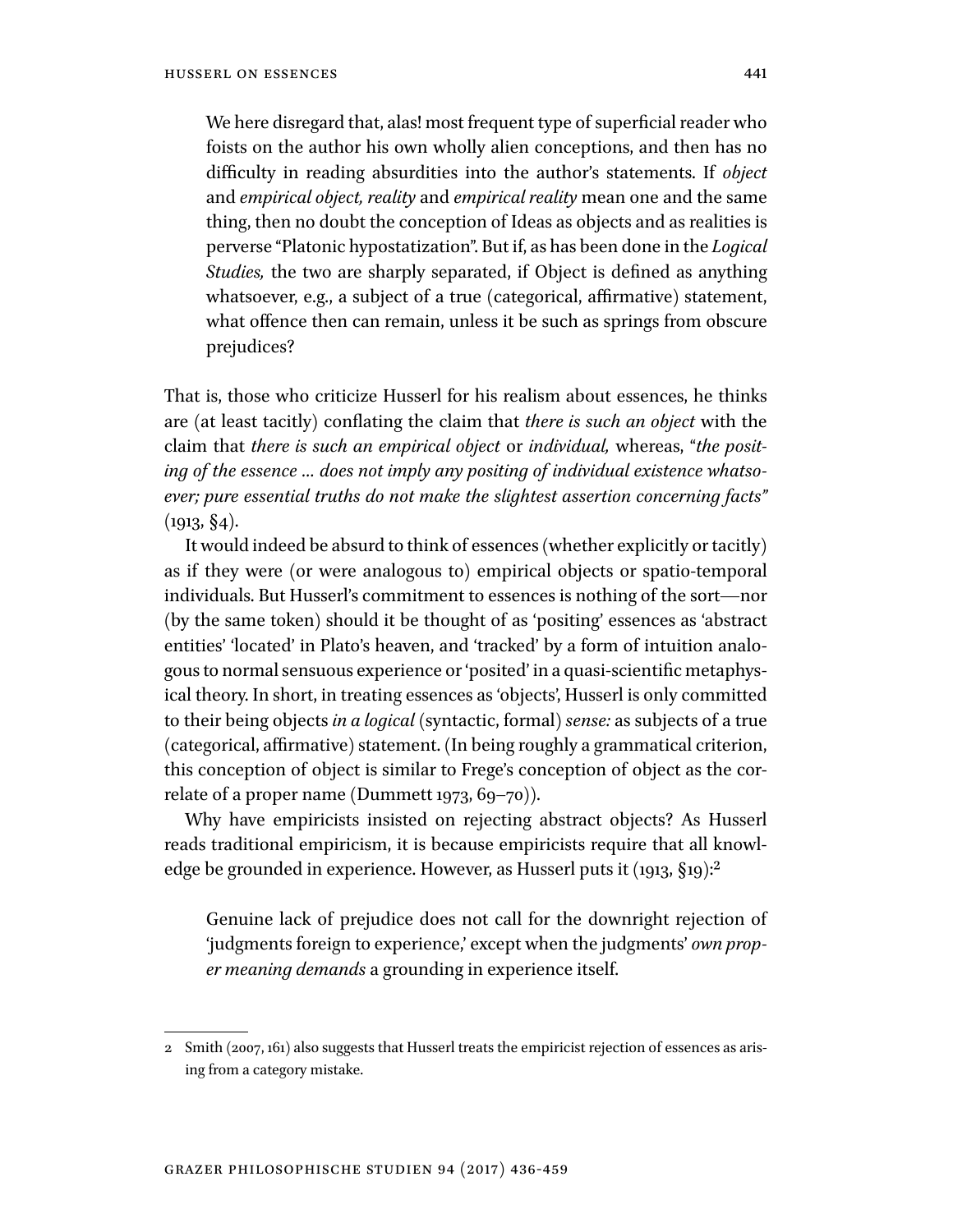That is, as Husserl often insists, objects of different material categories may place different demands on how we are to know them.3 There are (at least) two different senses of the term 'object': 'object<sub>i</sub>' in the sense of a perceptually unified, trackable, spatio-temporal thing (sometimes called 'Spelke-object' after one of the psychologists who studies our ability to track these (Spelke 1990)), and 'object<sub>2</sub>' in the quasi-grammatical sense of things we can say something true about. While 'objects $_2$ ' in the latter sense clearly include objects, (that is, Spelke-objects may be the objects of true atomic predications), the reverse is not the case: that is, there may be objects<sub>2</sub> that are not trackable spatiotemporal things. The empiricist requirement that judgments be grounded in (sensory) experience may be appropriate for judgments about objects, ('individual objects of Nature'), but not for judgments about essences (which may nonetheless be objects<sub>2</sub>). Those who ridicule accepting abstract objects might then be thought to be making the mistake of treating Husserl as if he is treating abstracta as objects<sub>1</sub>, when he is only treating them as objects<sub>2</sub>.4  $\,$ 

On Husserl's (plausible) view, judgments of different types, directed towards objects of different types, may require different sorts of grounding. It may indeed require grounding in experience to properly judge that there is a leopard or a centaur before me. However, judgments that 2 is less than 4, or judgments that beliefs are never colored, require no such grounding in sensory experience. A different epistemic route is appropriate to justifying judgments about objects of different types. As such it is entirely inappropriate—something like a category mistake—to reject judgments about abstract objects *because* they are not grounded in sensory experience, when they are not the sorts of judgments that *require* such grounding.5

This gives Husserl the means to reply to the empiricist's accusation that accepting abstracta is on a par with believing in centaurs or demons. One can quite cogently reject claims of the existence of centaurs or demons (as requiring and failing to find adequate grounding in experience), while accepting the existence of essences, in good conscience. For judgments about the former but not the latter *require,* as part of their very sense, grounding in experience.

<sup>3</sup> This parallels my arguments that the existence conditions for entities of different sorts may vary, giving us reason to reject all across-the-board criteria of existence, just as Husserl rejects the empiricist's across-the-board criterion for knowledge. See my (2015, Chapter 2).

<sup>4</sup> For more on different uses of 'object' and its relevance to ontological debates, see Thomasson  $(2009).$ 

<sup>5</sup> Carnap similarly accuses the empiricist critics of the use of abstract entities of overlooking the differences between cases in which empirical evidence is relevantly required (for certain internal statements) and those in which it is not (for 'logically' justified internal statements, and for external statements) (1950, 218).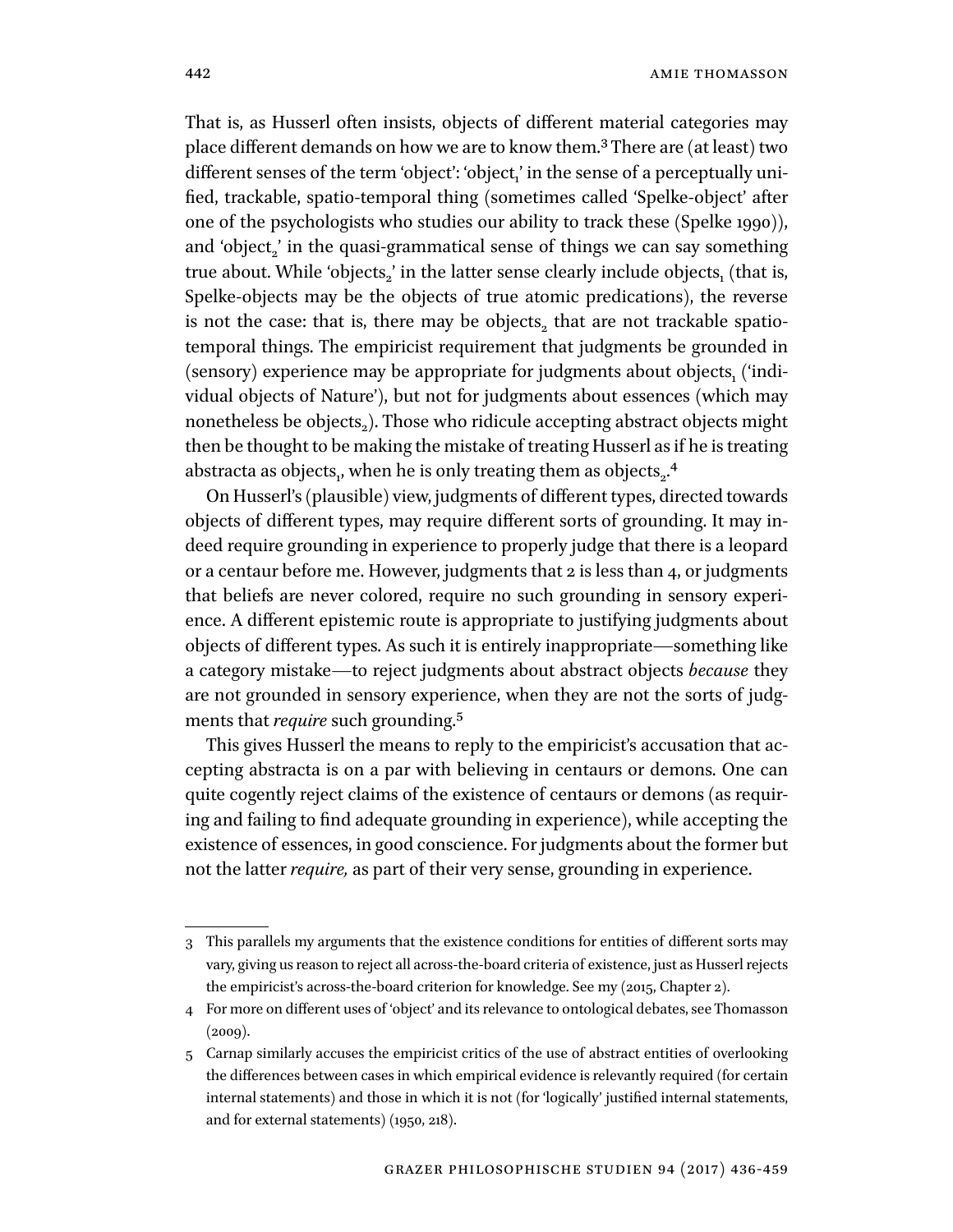But while Husserl does not think of essences as objects in the same sense as empirical objects, his is also clearly not a view that aims to demystify essences by identifying them with concepts. For Husserl (1913, §11), of course, is always insistent that we not confuse *meaning* and *objectivity meant:*

We add here this further remark, that by 'categories' we can understand, on the one hand, concepts in the sense of meanings, but on the other also, and to better effect, the formal essences themselves which find their expression in these meanings … In the terminological interest one can expressly distinguish between *categorical concepts* (as meanings) and *categorical essences.*

Treating 'ideal' entities such as essences and numbers as concepts, as Husserl insists, goes against the very *meanings* of our thought about essence and number. We may come to grasp the concept of the essence of gold, but that is (according to the very meanings involved) distinct from what we are thinking *of* when we make use of this concept: the essence itself, what we think *about* when we use the concept.

Husserl also insists that we guard against a further hazard: those who aim to treat essences and numbers as concepts often go on to treat them as 'mental constructs'—a view Husserl (1913, §22) rejects in no uncertain terms:

One may read in a treatise that the number-series is a series of concepts, and then a little farther on: concepts are mental constructs. Thus the numbers themselves, the essences, were being referred to at the outset as concepts. But, we ask, are not the numbers what they are whether we 'construct' them or not? … [I]n saying this we have already (and how could we avoid it?) drawn a distinction; number-presentation is not number itself: it is not the digit *Two,* this unique member of the number series, which like all such members, is a non-temporal being. To refer to it as a mental construct is thus an absurdity, an offence against the perfectly clear meaning of arithmetical speech which can at any time be perceived as valid, and *precedes* all theories concerning it.

For essences, according to the very meaning of the term, are non-temporal beings, independent of our grasp of them: the essence of gold, one might say, has been and remains what it is, regardless of human thoughts about it. What is created in our thoughts about essence "is not the *essence,* but the consciousness of the essence" (1913, §23).

If essences, as objects of thought and knowledge, are distinct from the concepts we use to think of them, and independent of all mental states, how do we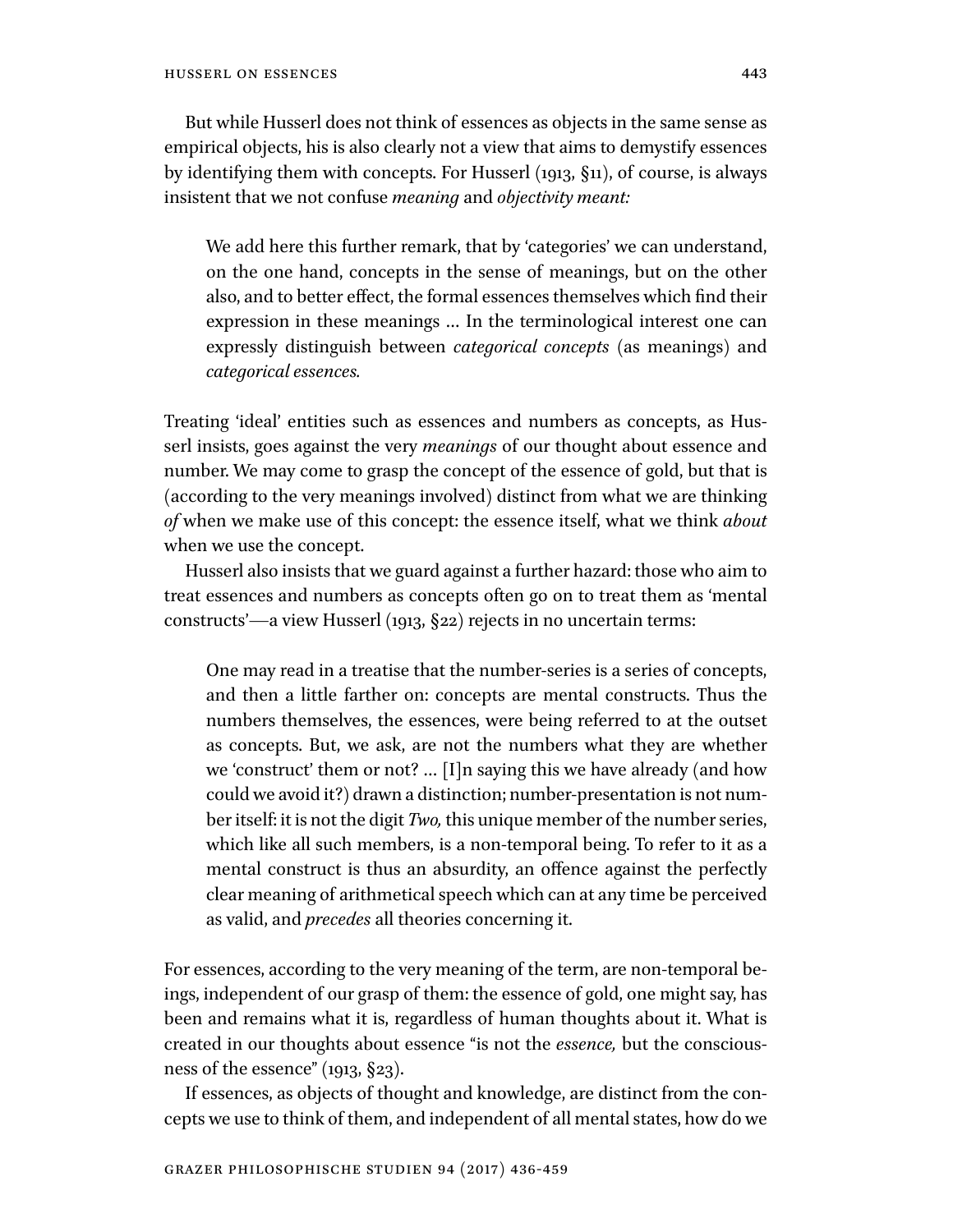come to think of, or know about essences? Husserl often speaks of 'intuiting' essences in ways analogous to sensory experience of spatio-temporal objects, speaking of "pure intuition, a mode of being presented in which essences are primordially given as objects, just as individual realities are given in empirical intuition" (1913, §21). So it is tempting to think of these as parallel processes, involved in tracking spatio-temporal objects through observation, or in 'tracking' ideal objects in a Platonic heaven.

The epistemological worries that this picture presents are the central element of Schlick's critique of Husserl's 'Platonistic' view that logical truths exist independently of the mental activities of knowing subjects. As Schlick (1910/1979, 59) puts it:

The independence theory [of Husserl] does not succeed … in positively defining or making intelligible the real nature of truth; it falls, however, into far greater difficulties still, when obliged to explain how truth is actually *known.* And everything clearly comes down to that.

Of Husserl's claim that the apprehension of truth is "given in an act of Ideation based upon an intuition", Schlick writes, "I am afraid that it is in no way possible to absolve this statement from the unpleasant reproach that it offers nothing but—words" (1910/1979, 59–60).

The epistemological problem Schlick identifies comes precisely from presuming that there must be an analogy between intuiting logical truths and perceiving sensible objects (Schlick 1910/1979, 61):

Perception comes about through the medium of the senses, which react to real impressions—but what, in the knowing of truth, takes over the function analogous to the action of the senses? What and how can truths affect, belonging as they do to the realm of Ideas?

But despite Husserl's occasional rhetoric, it would be a mistake to interpret Husserl's view as one on which we 'see' essences in a process parallel to seeing material objects.6 As Sowa puts it, "the use of the term '*Wesenschau*' [seeing of essences] has been disastrous, because it triggers totally false associations and obscures an unprejudiced view of Husserl's eidetic doctrine, and the method of a priori research he conducted" (2007, 78).

<sup>6</sup> See also Livingston, who notes that "Husserl's treatment of Wesenschau is no mysterious or mystical doctrine of the 'seeing of essences', but rather a sophisticated and ramified theory of abstraction and of the epistemological relation of particularity to generality" (2002, 250).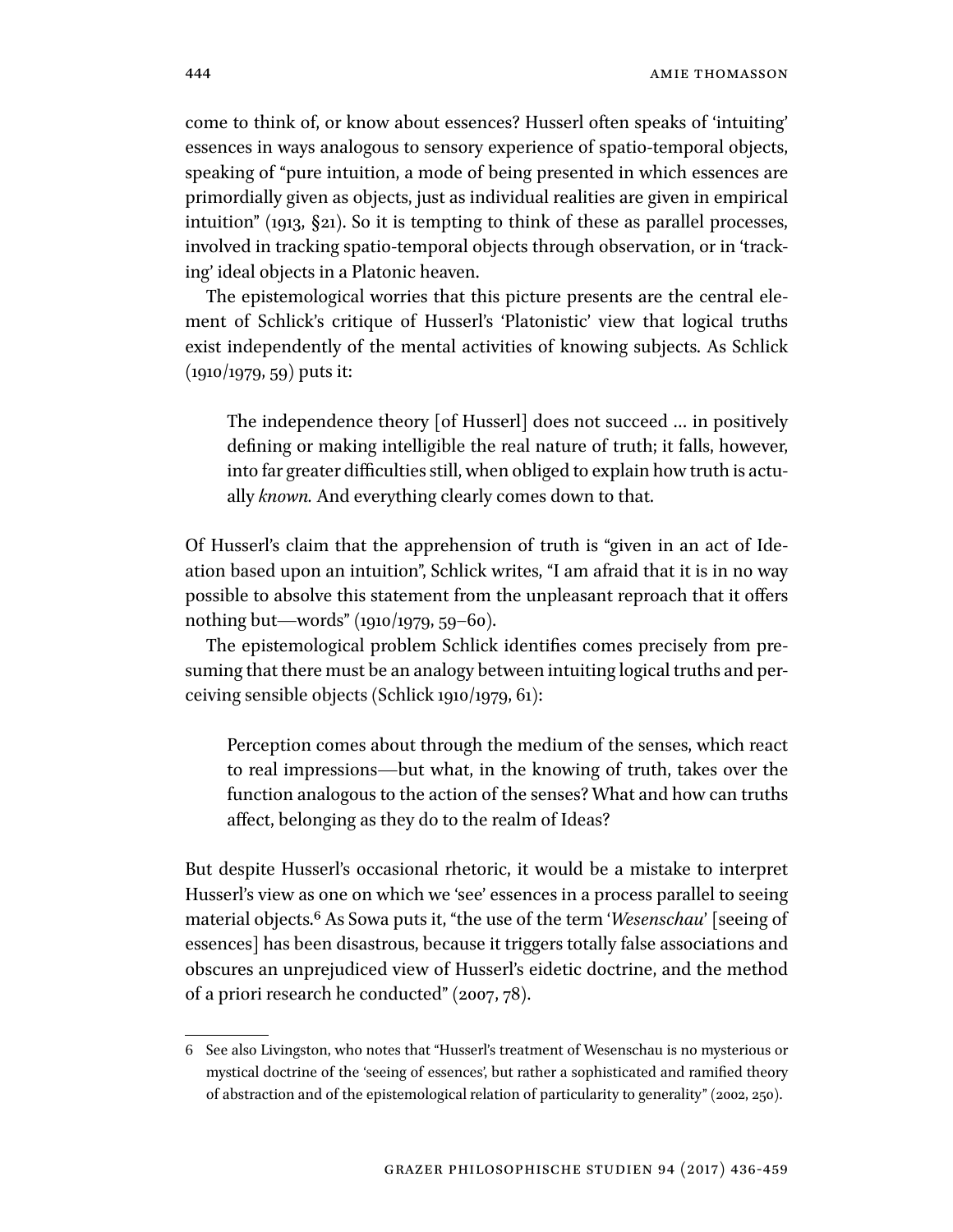Husserl actually has a much subtler view of how we can think of, and come to know, essences (and other abstract objects)—a view that puts him more in the company of those who (with Stephen Schiffer (2003) and me (2015)) think of talk of properties and other abstracta as *pleonastic* than with those who think of them as *Platonistic*. Examining his account and its relations to these later views will help clarify how we should understand Husserl's ontology of essences, and give a reasonable account of how we know them—one that does not (*pace* Schlick) offer mere 'words'.

On Husserl's view, the process of sensory observation and the process of intuiting essences are not separate, parallel processes. Instead, "*Empirical or individual intuition* can be transformed into *essential insight* (ideation) … The object of such insight is then the corresponding *pure* essence or eidos" (1913, §3). Or, as he puts it later "It belongs to the general and essential nature of immediate, intuitive essence-apprehension … that it can be carried out on the basis of *the mere present framing* of particular illustrations" (1913, §70). That is to say, we can begin with ordinary sensory observation of some concrete thing, say a red house. Beginning by observing this concrete thing, with "the same sense-contents" given (1906, Investigation II, §1), we may, however, undertake two different kinds of acts: we may think of the individual, this spatio-temporal red house. Or we may think of the species, the type, "we mean not this aspect of red in the house, but Red as such" (1906, Investigation  $II$ ,  $\S$ 1). This second kind of act is derivative, 'founded', "a new mode of apprehension has been built on the intuition of the individual house or of its red aspect, a mode of apprehension constitutive of the intuitive presence of the Idea of Red" (1906, Investigation II,  $\S_1$ ). As Jitendranath Mohanty puts it, "awareness of the essence is founded on a prior perception of the individual fact while empirical perception on its own part is not so founded, it being the absolute first!" (1959, 223).

Once we have acquired the idea of Red through such founded acts, we can go on to say true things about it. As Husserl (1906, Investigation ii, §1) puts it:

… as the character of this mode of apprehension sets the Species before us as a universal object, so too there develop, in intimate connection with such an object, formations like 'red thing' (thing containing an instance of red) 'this case of red' ….

That is, once we take essences as the 'objects' of our thought, we can go on to have propositional thoughts them, e.g. 'this Red is the same as that', or 'red is a color' or 'to be red is different than to be green'.

Our intentional states in these new modes of apprehension are directed towards new objects: not concreta such as houses, but rather abstracta, so that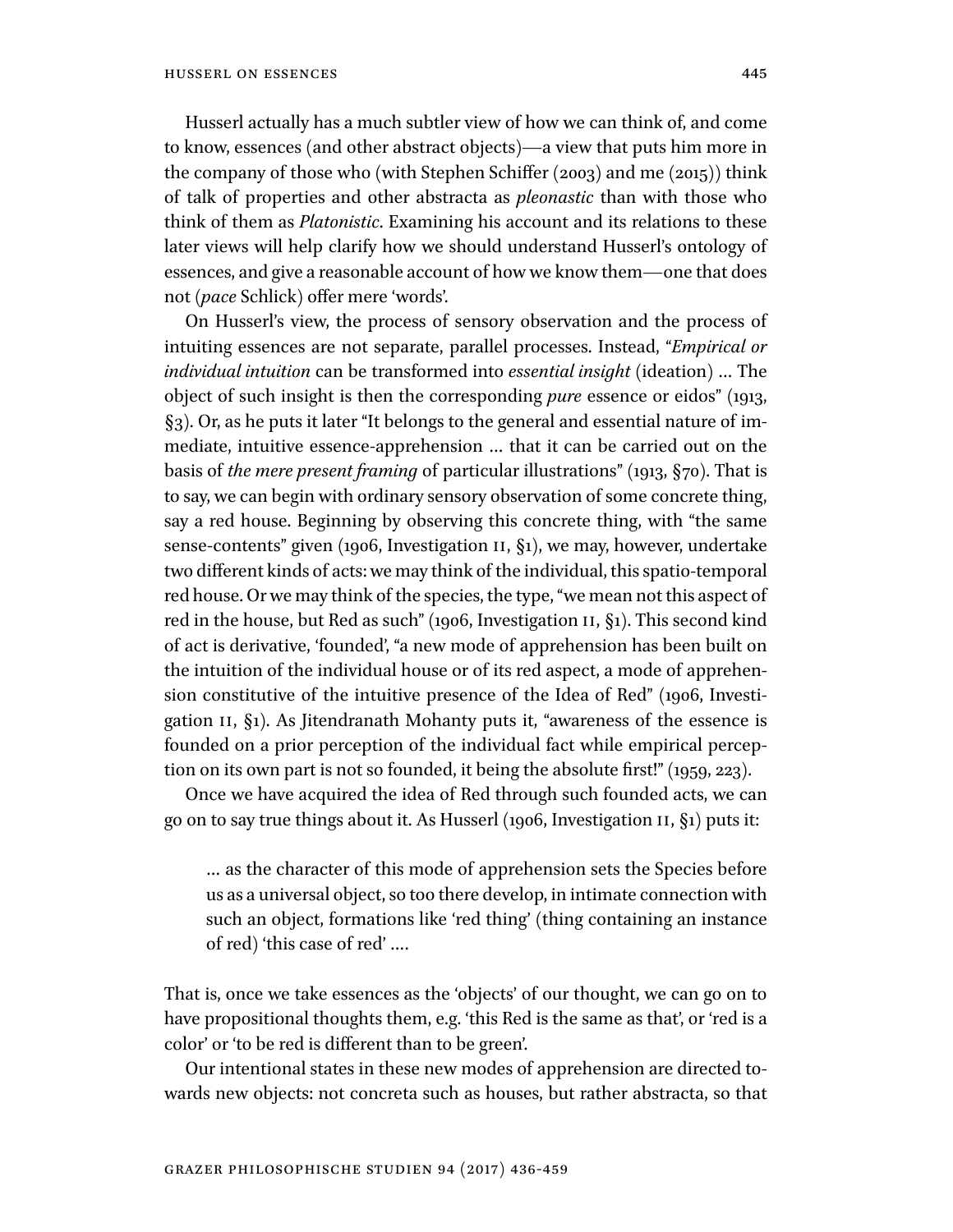expressing the contents of these judgments "will require new expressions" (1906, Investigation II,  $\S$ 2). As we introduce the ability to speak of these essences in the formal/syntactic role of objects, a species "really becomes an object in knowledge, and … judgements of the same logical force are possible in relation to it, as is the case with individual objects" (1906, Investigation ii, §2). That is to say, we can introduce judgments with the force of categorical, affirmative assertions, taking essences in the object<sub>2</sub> role. But 'object<sub>2</sub>' in this quasi-grammatical sense should not be confused with 'object $_{\rm i}$ ' in the Spelkeobject sense, of a perceptually unified, independently mobile, material thing.

The claim that there are essences, then, for Husserl derives from the claim that we can attend to the world around us in these ways—where we shift from observing some empirical thing, to focus on the universal, the species—taking this as the 'object' of our attention, and coming to think and say things *about* these generalities placing them in the formal/logical role of subject of predication (1913, §3):

… [E]ssential intuition is the consciousness of something, or an 'object,' a something towards which its glance is directed, a something 'self-given' within it; but which can then be 'presented' in other acts, vaguely or distinctly thought, made the subject of true and false predications—as is the case indeed with every *'object' in the necessarily extended sense proper to Formal Logic.*

Every intuition of an individual "can pass off into essential intuition", where it is directed towards "*The essence (Eidos) [which] is an object of a new type. Just as the datum of individual or empirical intuition is an individual object, so the datum of essential intuition is a pure essence"* (1913, §3). Put in the earlier terminology of the *Logical Investigations,* Husserl speaks of an "essentially new mode of presentation" that "makes us aware of a new sort of singulars, i.e. Singular Species" (1906, Investigation II,  $\S$ 16 (c)). We can also arrive at judgments that treat essences as objects by beginning from judgments of a *general form* such as "a colour in general is different from a sound in general" (where these are also taken as indifferent to the real existence of instances of color or sound) and transforming them, in accord with essential rules of meaning, to claims that objectify essences, e.g., "The essence (the 'genus') Colour is other than the essence (the 'genus') Sound" (1913, §5).

There is, however, another important difference between an act directed at an individual red house, and that directed at the essence Red, other than the object of attention. That is, the *grounds for* the judgments in each case: judgments of the latter kind (unlike the former) are not *grounded in* experience of a world. That is, even if (even though) we come upon the idea of Red by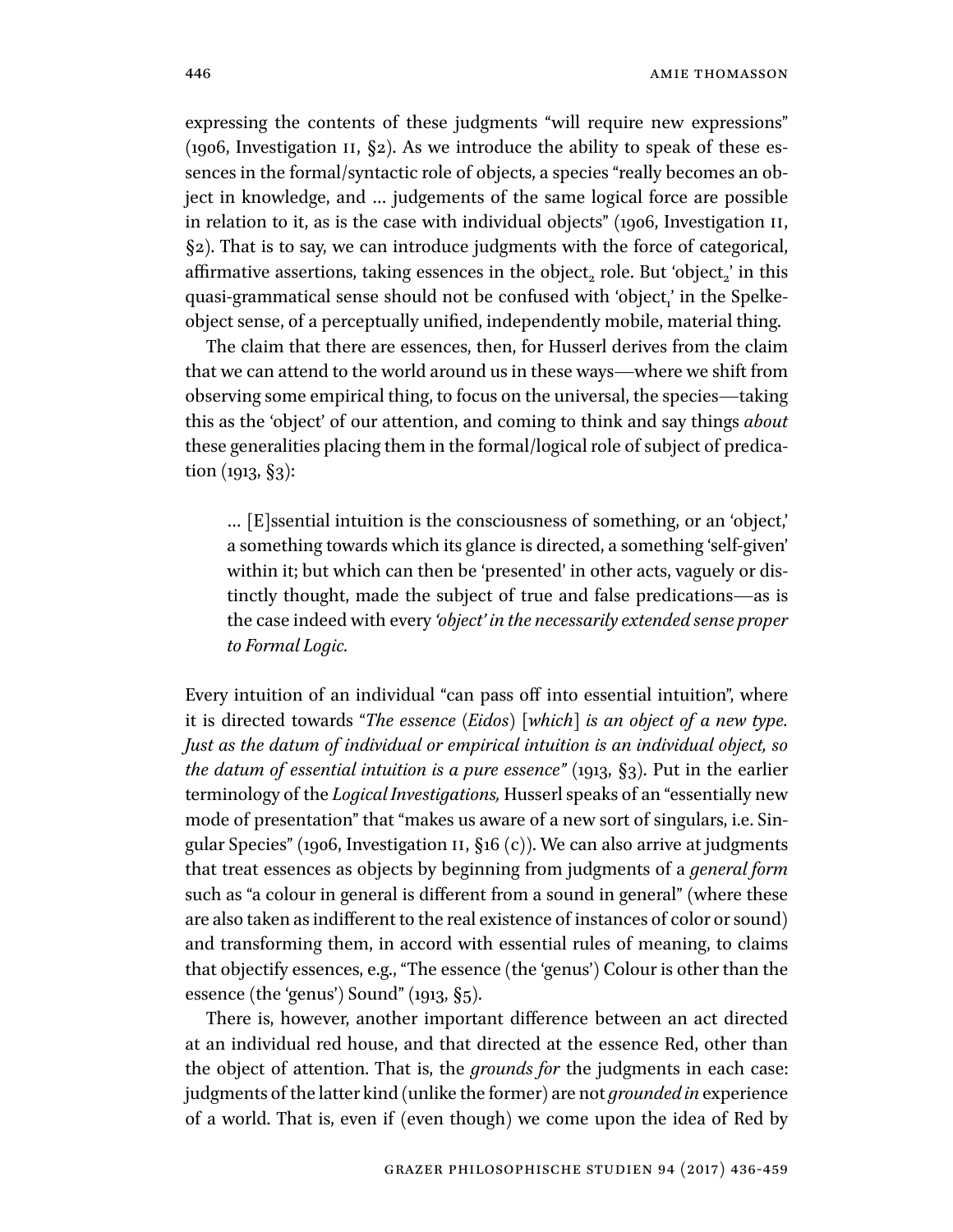observing particular real red houses, tomatoes, and so on, all of our judgments about the *essence* Red could stand, even if our individual experiences turned out to be illusory—or even if we 'bracket' the question of their veridicality. Essential intuition "does not, to be sure, presuppose any apprehension of the individual or any recognition of its reality", and so can be considered equally well in imagination (Husserl, 1913, §4):

… [W]ith the aim of grasping an essence itself in its *primordial form,* we can set out from corresponding empirical intuitions, *but we can also set out just as well from non-empirical intuitions, intuitions that do not apprehend sensory existence, intuitions rather 'of a merely imaginative order'*.

So, unlike the case of standard perceptual judgments, judgments concerning essences can be equally well justified by beginning from perceptions, illusions, or even acts of 'free fancy' (1913, §70).7 As Sowa puts the point, "Eidetic-descriptive phenomenology must indeed use individual examples, but these can also be sheer fictions" (2012, 256).

So understood, Husserl should not be seen as defending a metaphysical doctrine according to which we should 'posit' the existence of Platonistic essences or other ideal objects. Instead, he introduced the problem via concern with a logical/phenomenological question: how can we come to be conscious of, and say true things about, essences—making them the objects of true predications, and objects of knowledge? (1906, Investigation  $II$ ,  $\S_1$ –2). The story he gives us has to do with transforming first-order judgments about particulars perceived in accord with rules of meaning to judgments in which essences (or essence terms) take the objectual (or noun) role, so that we are entitled to think or say things 'about essences' and other abstracta. As Husserl puts it, he keeps "to the straight sense of the meaning-forms in question" and avoids an "erroneous side-slip into … metaphysical trains of thought" (1906, Investigation II,  $\S_16(c)$ ). This is very much along the lines of the story we get later with both Carnap and Schiffer.

#### **2 The Carnapian Development**

The Husserlian view of essences, I want to suggest, can be seen as the original source for the Carnapian and (later) pleonastic view of properties. While Husserl is more directly concerned with intentionality than language, Carnap

<sup>7</sup> Indeed, Husserl there emphasizes that there are certain advantages in working from 'free fancy' rather than observation.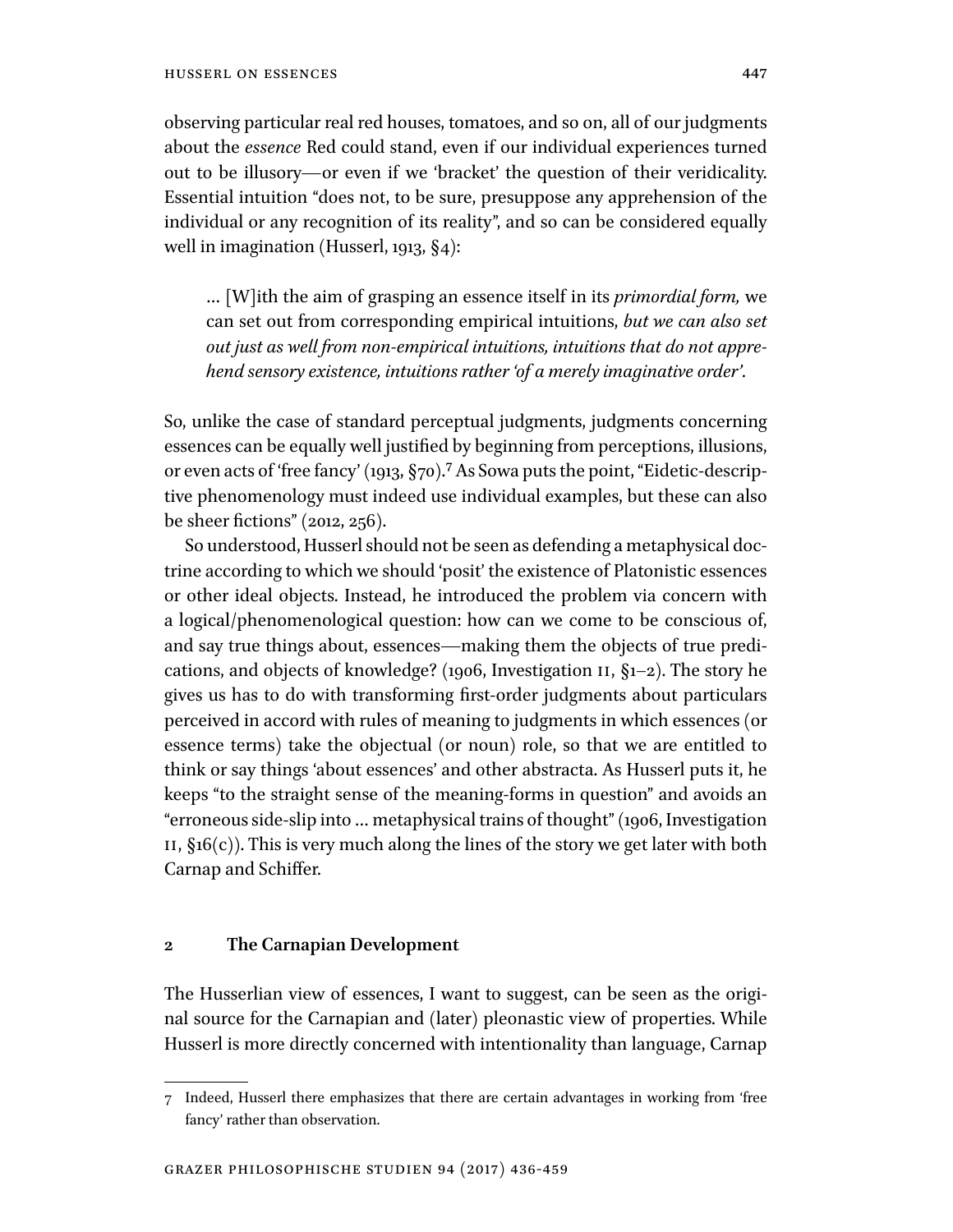develops a similar story in a linguistic guise in "Empiricism, Semantics and Ontology" (1950). Seeing the ways in which these views are in concert can be very helpful—not least for changing the way we see Husserl. For while Husserl is often presented as the poster-child for heavy-duty realism about essences, Carnap is well known as a meta-ontological deflationist. Yet, as we will see, their views run in parallel—and non-accidentally so. Both begin from the same goals, diagnose the empiricist's mistake in rejecting abstracta in similar ways, and develop much the same solution to how one can think and speak of abstract entities without being a Platonist.

The parallels in Husserl's and Carnap's projects and responses are surely not coincidental—Carnap attended Husserl's lectures in 1924–25 (Smith 2007, 411). Just as Husserl's original goal was to respond to the empiricists' rejection of abstracta, Carnap famously opens "Empiricism, Semantics and Ontology" (1950) by noting that "Empiricists are in general rather suspicious with respect to any kind of abstract entities like properties, classes, relations, numbers, propositions, etc." (1950, 205). Paralleling Husserl, Carnap (1950, 218) goes on to discuss the way empiricists have treated abstracta as 'philosophical spooks':

Some nominalists regard the acceptance of abstract entities as a kind of superstition or myth, populating the world with fictitious or at least dubious entities, analogous to the belief in centaurs or demons.

But, like Husserl, Carnap thinks these qualms are misguided, and aims to help those who appeal to abstract entities in their work in mathematics, semantics, etc. to "overcome nominalistic scruples" (1950, 206). Carnap also, like Husserl, emphasizes that the very way in which empiricists liken the acceptance of abstracta to the acceptance of centaurs or demons shows where empiricists go wrong: "This shows again the confusion mentioned, because a superstition or myth is a false (or dubious) internal statement" (1950, 218), which (in this case) would be one that can be shown false by *empirical* means. But this is not the case for statements about the existence of numbers and other abstracta.

So while both Husserl and Carnap are broadly sympathetic with the demystifying goals and respect for science found in empiricism, both think the empiricists' rejection of abstracta is ultimately itself a needless (and potentially harmful) prejudice. Just as Husserl treats the empiricists' rejection as resting "on misunderstandings and prejudices" (1913, §19), Carnap treats the qualms of empiricists about using linguistic forms that apparently refer to abstracta as "dogmatic prohibitions" based on "prejudices" (Carnap 1950, 221). And where Husserl accuses scientists who reject essences of falling into inconsistency, Carnap emphasizes the difficulties faced by both mathematicians and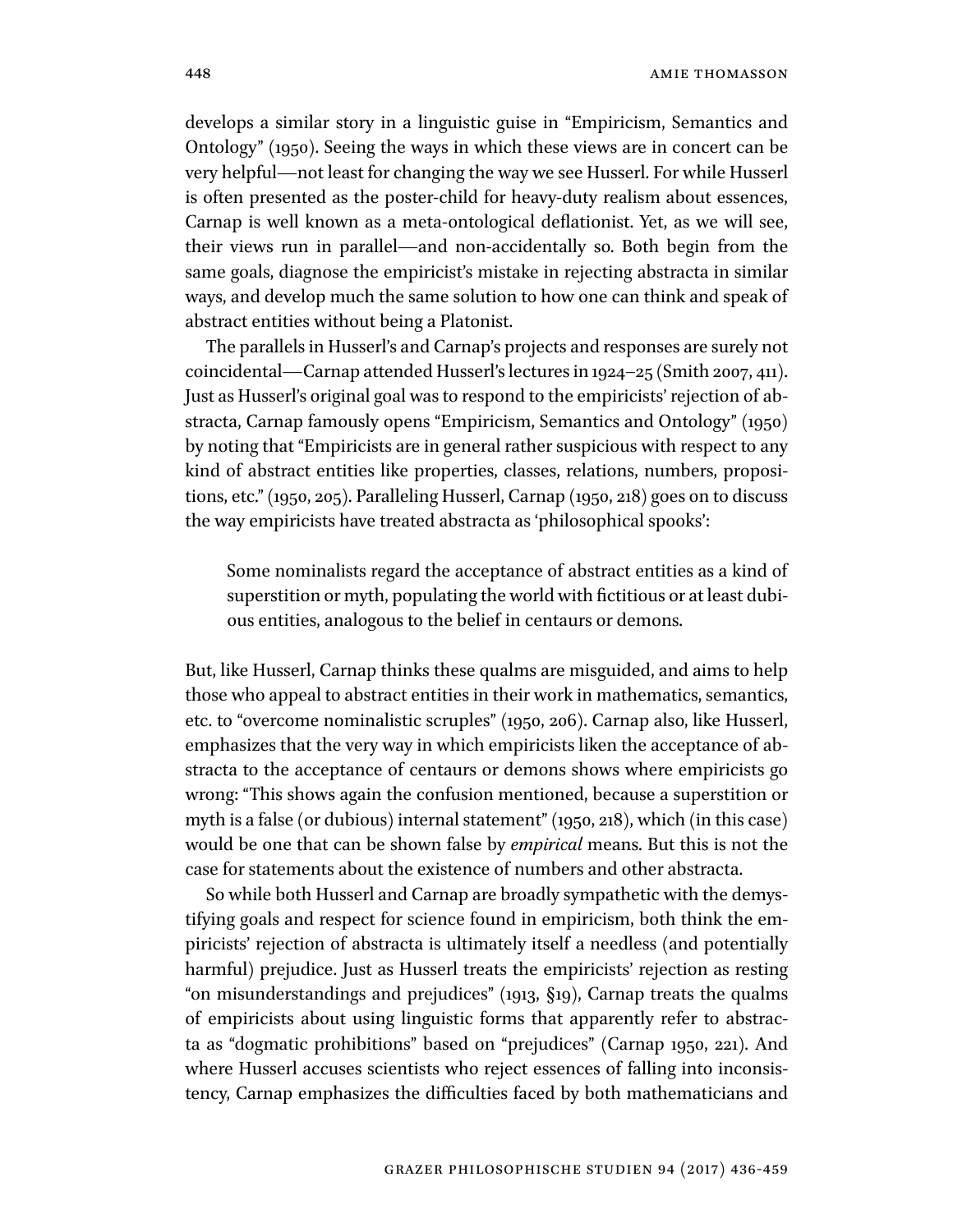physicists who aim to "avoid reference to abstract entities" (1950, 205). As we have seen above, Husserl attributes the empiricists' error to their claim that *all* knowledge must be grounded in experience, whereas, by Husserl's lights, this is a category mistake when applied to knowledge of abstracta, as knowledge of these does not require empirical grounding. This is again a point we see Carnap make, as he accuses the empiricists of a 'misinterpretation', insisting "In fact, of course, the semanticist [who refers to abstracta such as propositions] does not in the least assert or imply that the abstract entities to which he refers can be experienced as immediately given either by sensation or by a kind of rational intuition" (1950, 220).

Similarly, as Husserl insists that it is mistaken to treat him as a 'Platonizing realist'—although he accepts that there are essences and regularly speaks of them—, so Carnap aims to show that using a language referring to abstract entities "does not imply embracing a Platonic ontology but is perfectly compatible with empiricism and strictly scientific thinking" (1950, 206). Carnap insists that his own view, on which we are enabled to legitimately refer to abstract objects, "must not be regarded as implying a metaphysical doctrine concerning the reality of the entities in question" (1950, 214).

Carnap is most directly concerned, not with how we can come to *think of* and *know about* essences, but rather with the parallel linguistic problem of how we can come to legitimately *use* terms to refer to them, and *quantify over* them. Nonetheless, Husserl's and Carnap's accounts of how we come to think of or refer to abstracta again run in parallel. As we have seen, Husserl speaks of our observation of an ordinary sensory thing, and our ability to move from there to a 'founded' act with a 'new mode of apprehension' enabling us to think of objects of a new (abstract) kind, and enabling us to introduce new expressions for these objects of predication. In Husserl's terms, we have a new 'mode of apprehension' that is founded on old ways of experiencing individuals: "[A] new mode of apprehension has been built on the intuition of the individual house or of its red aspect, a mode of apprehension constitutive of the intuitive presence of the Idea of Red" (1906, Investigation II, §1).

Paralleling this, but in the linguistic mode, Carnap speaks of our use of a thing-language for describing ordinary sensory things, onto which we may add a new, founded, linguistic framework, entitling us to refer to things of a new (abstract) kind (1950, 211–212):

The thing language contains words like 'red', 'hard', 'stone', 'house' etc., which are used for describing what things are like. Now we may introduce new variables … for which those words are substitutable, and furthermore the general term 'property'. New rules are laid down which admit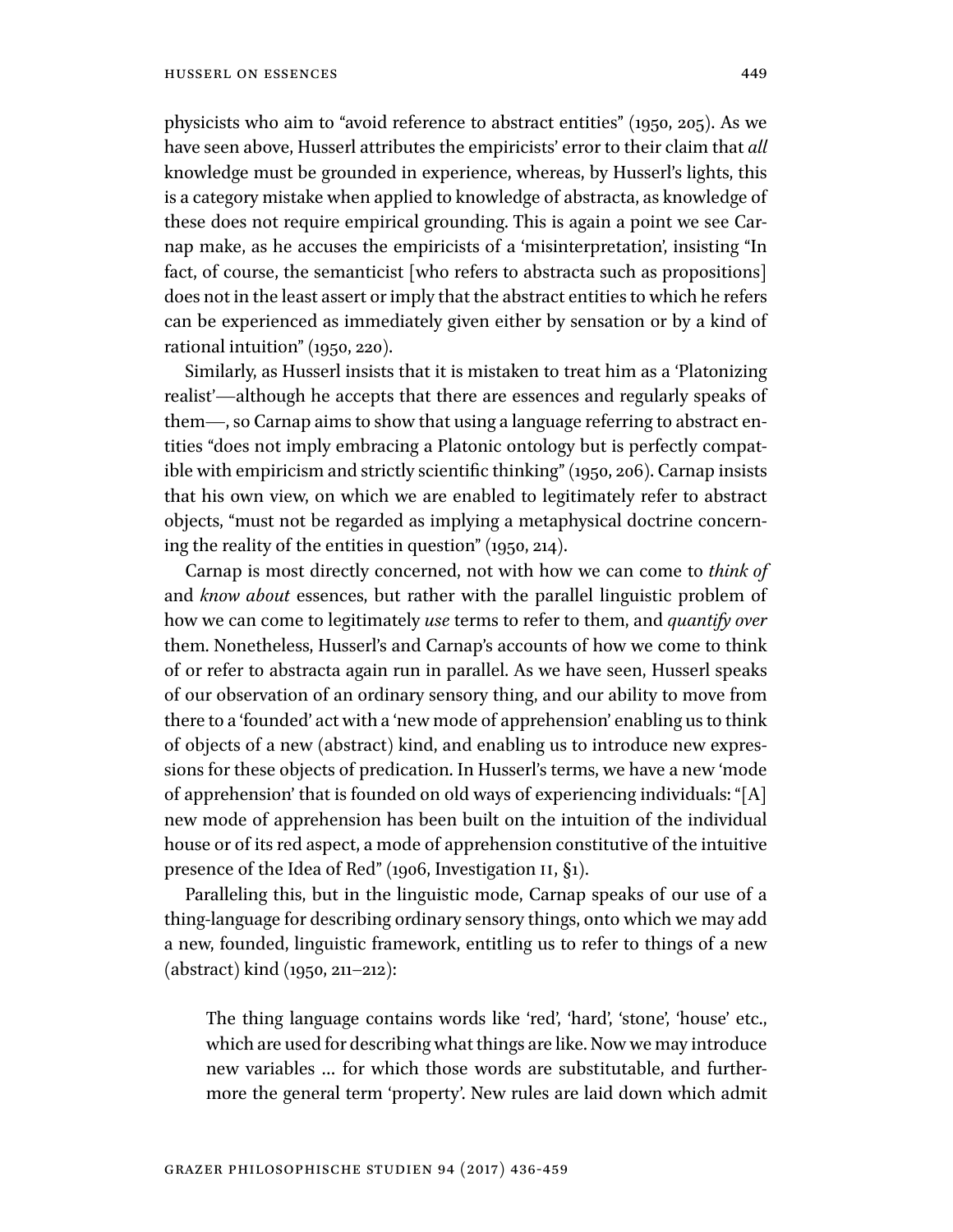sentences like 'Red is a property', 'Red is a color', 'These two pieces of paper have at least one color in common' ….

In general, on Carnap's (1950, 213–14) view, one can introduce reference to new entities by taking two essential steps:

First, the introduction of a general term, a predicate of higher level, for the new kind of entities, permitting us to say of any particular entity that it belongs to this kind (e.g., "Red is a *property*", "Five is a *number*"). Second, the introduction of variables of the new type. The new entities are values of these variables; the constants (and the closed compound expressions, if any) are substitutable for the variables. With the help of the variables, general sentences concerning the new entities can be formulated.

And in that way, property terms take the object position in sentences—making them the subject of true, affirmative, categorial statements—and thus making them count as 'objects' in Husserl's sense.

We can understand along these lines Husserl's thought that, beginning from observing an empirical thing, we can build on that a new form of awareness that takes the essence as the object of the presentation. Husserl himself notes the connection between approaches in the phenomenological and linguistic modes, writing "… to make an object of something, to make it a subject of predications or attributions, merely differs in name from having a presentation of it" (1906, Investigation II,  $\S$ 14, italics mine). According to Carnap, once terms are introduced in this way, one is entitled to say (as an internal claim, using the extended linguistic framework) that there are properties, owing to the very meaning-rules that constitute the linguistic framework. As such, Carnap's insistence can be seen as a clear development, in the linguistic mode, of the Husserlian idea that by introducing new modes of apprehension, which enable us to think of the essence, we are entitled to introduce new expressions for essences and say true things about them. The two thus give parallel solutions to the problem of how we can legitimately think about and say true things about abstracta, without taking a 'metaphysical' or 'Platonizing' stance.

### **3 'Pleonastic' Reconstruction**

The Carnapian approach to justifying our talk of properties and other abstracta finds its contemporary development in the pleonastic approach to abstracta developed by Stephen Schiffer (1996, 2003). Like Husserl and Carnap, Schiffer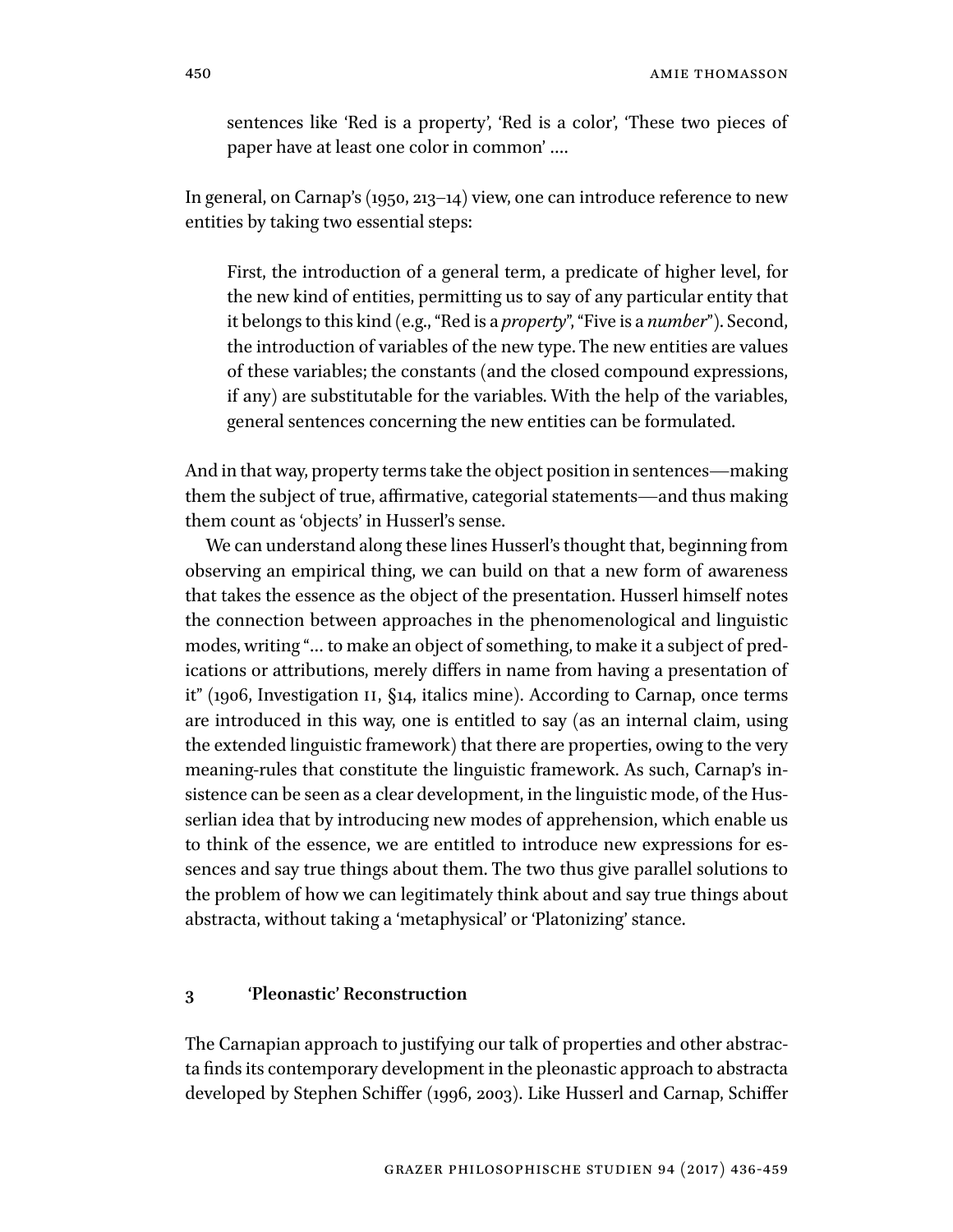hopes "for an existence-affirming alternative to heavy-duty Platonism" (1996, 153). Schiffer argues that (subject to certain technical reservations)<sup>8</sup> we can undertake what he calls 'trivial transformations' that take us from a sentence like

#### (1) Fido is a dog

to infer:

(2) Fido has the property of being a dog.

Since  $(z)$  is intuitively redundant with respect to  $(1)$ , Schiffer calls these 'pleonastic transformations'. From there, we can go on to use the introduced singular term 'the property of being a dog' in affirmative statements such as 'the property of being a dog is different from the property of being a cat'.<sup>9</sup> These trivial inferences are the correlates of what Husserl would have called essential laws connecting meanings of different types. Once introduced, that singular term is (as Schiffer puts it) apparently guaranteed to refer. So, as Schiffer puts it, such terms have a 'something from nothing feature' in that "From a true sentence containing no singular term that refers to an entity of the kind in question [e.g., (1) has no term that refers to a property], we get a singular term that does refer to an entity of the kind in question" (1994, 304). We can also go on to say true things about it (such as 'the property of being a dog is different from the property of being a giraffe')—making the property of being a dog the subject of true, categorical, affirmative predications, and so treating it as an object in Husserl's sense.

This formulation provides a clear contemporary way of understanding the Husserlian/Carnapian approach to abstract entities and our knowledge of them. The Schifferian pleonastic account brings the advantage of showcasing the simple rules that introduce talk of abstracta into our language: for example, "if x is P, then x has the property of being P". It also has the virtue of making evident their harmlessness by pointing to their apparent redundancy.

Schiffer also emphasizes a point alluded to by Carnap: that, apart from what these rules entail, there may be no more to be said about the natures of such

<sup>8</sup> To avoid cases such as deriving terms for being a non-self-instantiating property. See Schiffer  $(1996, 164-165)$ .

<sup>9</sup> Those who are concerned about the shift from talk of essences to talk of properties might be reminded that, in Husserl's use, "The essence … of an entity … comprises the properties that make it 'what' it is, that is, its species, qualities, and relations" (Smith 2007, 254).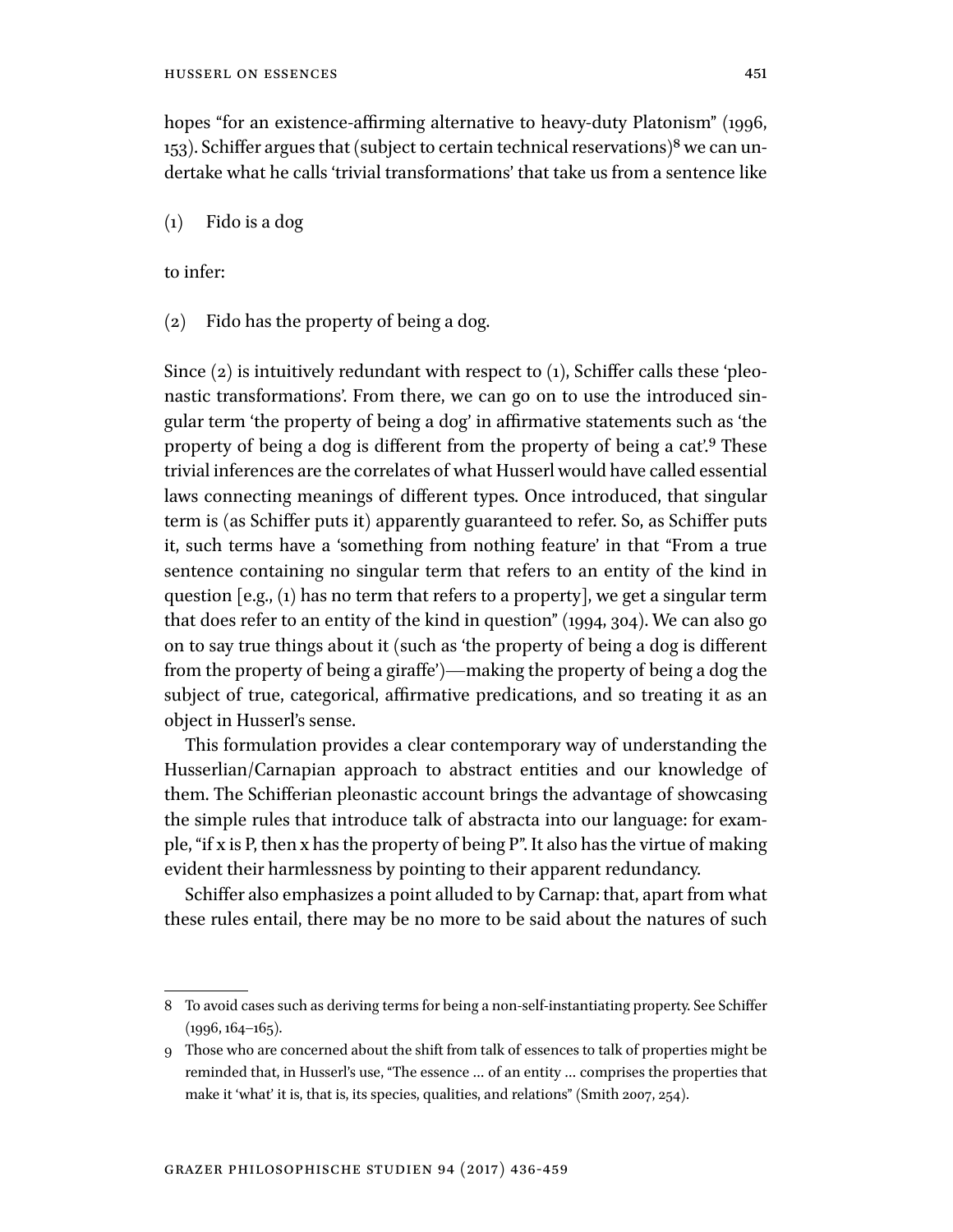properties, and other abstracta to which we introduce reference in a similar way. Carnap (1950, 210) writes:

Any further explanations as to the nature of the propositions (i.e. the elements of the system indicated, the values of the variables) … are theoretically unnecessary because, if correct, they follow from the rules.

This is a point Schiffer emphasizes in noting that the abstracta to which we come to refer via these pleonastic transformations are 'shallow'. As he writes (Schiffer, 1996, 153):

[W]e needn't hold that properties and propositions are potential objects of language-independent discovery in the way that islands and quarks are, and consequently we needn't hold that they, like islands and quarks, have 'hidden and substantial nature[s]' for a theory to uncover.

Both of these further developments suggest an important way of responding to Schlick's early objection that Husserl has not "sufficiently characterized [the] nature" of Ideal beings or given any "positive account" of them (1910/1979). That is, the thought that such ideal entities (if there are any) should be characterizable in terms of an account of their positive 'nature' is itself based on mistakenly thinking of them in old-fashioned Platonist terms—as if they were the discoverable residents of another 'realm'. Thinking instead of our ability to introduce talk and thought of abstracta in accord with *meaning-rules* makes it clear that it is misguided to demand further descriptions of their natures, in ways that might be thought to parallel the kinds of descriptions we hope to get of empirical realities.

We also get in Schiffer's formulation a way of reconstructing Husserl's idea that there are different *grounds for* sensory judgments versus for judgments about essences, and that judgments about essences (including about the existence of essences) remain valid regardless of the veridicality of the original experience. That is to say, in experiencing this house as red, that experience could go on to be undermined if I find I was subject to some illusion (there is, in Smith's (1979) sense, an 'explosion' of the perception and I find that it was only a façade, or that the house was subject to odd lighting, or that I was dreaming). Nonetheless, none of that undermines the truth of the corresponding judgment about essence, made in the new mode of apprehension: for example, that there is an essence of Red, that the essence of Red is different from the essence of Green, and so on. In Husserl's terminology, we can bracket all worldly experience, and yet retain knowledge of essences.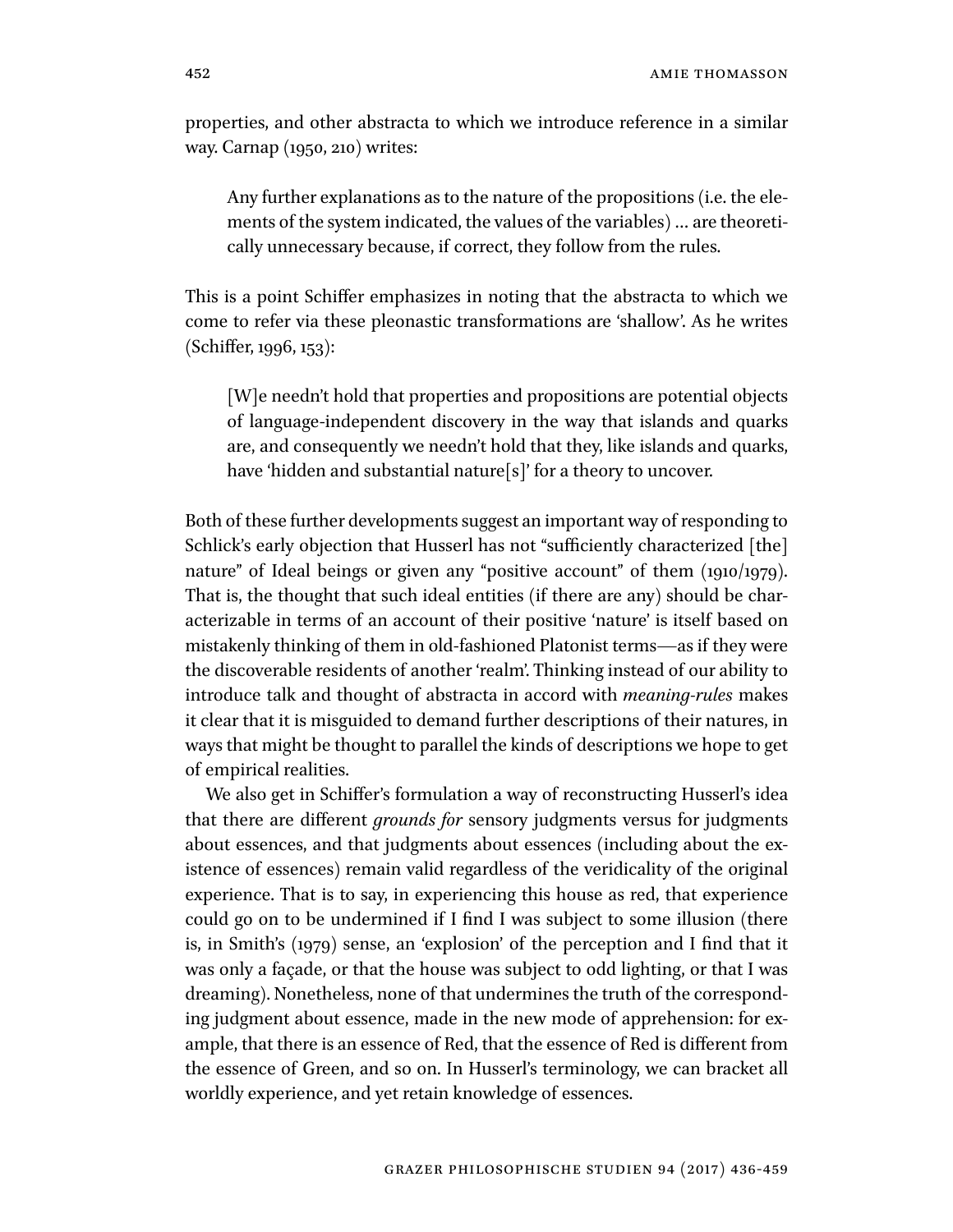This again fits in parallel with the pleonastic view, and can be reconstructed in the linguistic guise. The rules of use introducing the new concepts or expressions (for essences) entitle us not only to make the transition from 'The house is red' to 'The house has the property of redness' and finally to 'There is a property (essence) of redness', but also ensure that the conclusion remains true, independently of the truth of the original statement ('The house is red'), and indeed independently of the truth of any empirical, factual statement. As Schiffer puts the point, "The sentence 'Fido is a dog', *whether or not it is true,* also yields the singular term 'the property of being a dog', which we are assured of referring to the property of being a dog" (1994, 304). Even if we were mistaken, and Fido turns out to be a strange looking cat, the inference we make to the existence of the property holds good.

It is this feature, of the independence of the truth-value of the statement concerning properties from the truth of the original world-oriented judgment (and indeed from any world-oriented judgments, or judgments about the existence of language or mental states) that lies behind the traditional Platonist claims that such entities are mind- and language-independent. As Schiffer (1994, 280) puts it for the case of propositions:

... [W]hat ... is the nature of this thing, *that eating fish increases intelligence,* which is the referent of the that-clause singular term? Well, that eating fish increases intelligence is *abstract,* in that it has no spatial location: it is not in Sicily or anywhere else. It is *mind-and-languageindependent* in that it exists in possible worlds in which there are neither thinkers nor speakers. It is also language-independent in that it cannot be said to belong to any language …

But this, for Schiffer, Carnap, and Husserl alike, is not a matter of discovering some property of odd occupants of another realm, but rather a simple consequence of the meaning-rules that introduce certain ways of thinking and talking.

#### **4 In What Sense is Husserl a Platonist, and in What Sense is He Not?**

Viewing Husserl's treatment of essences in juxtaposition with its later Carnapian and Schifferian developments not only enables us to understand the view and its historical heirs better. It also enables us to better evaluate the ontological consequences of the view. With all this behind us, we can better address the question: What exactly are the differences between Husserl's view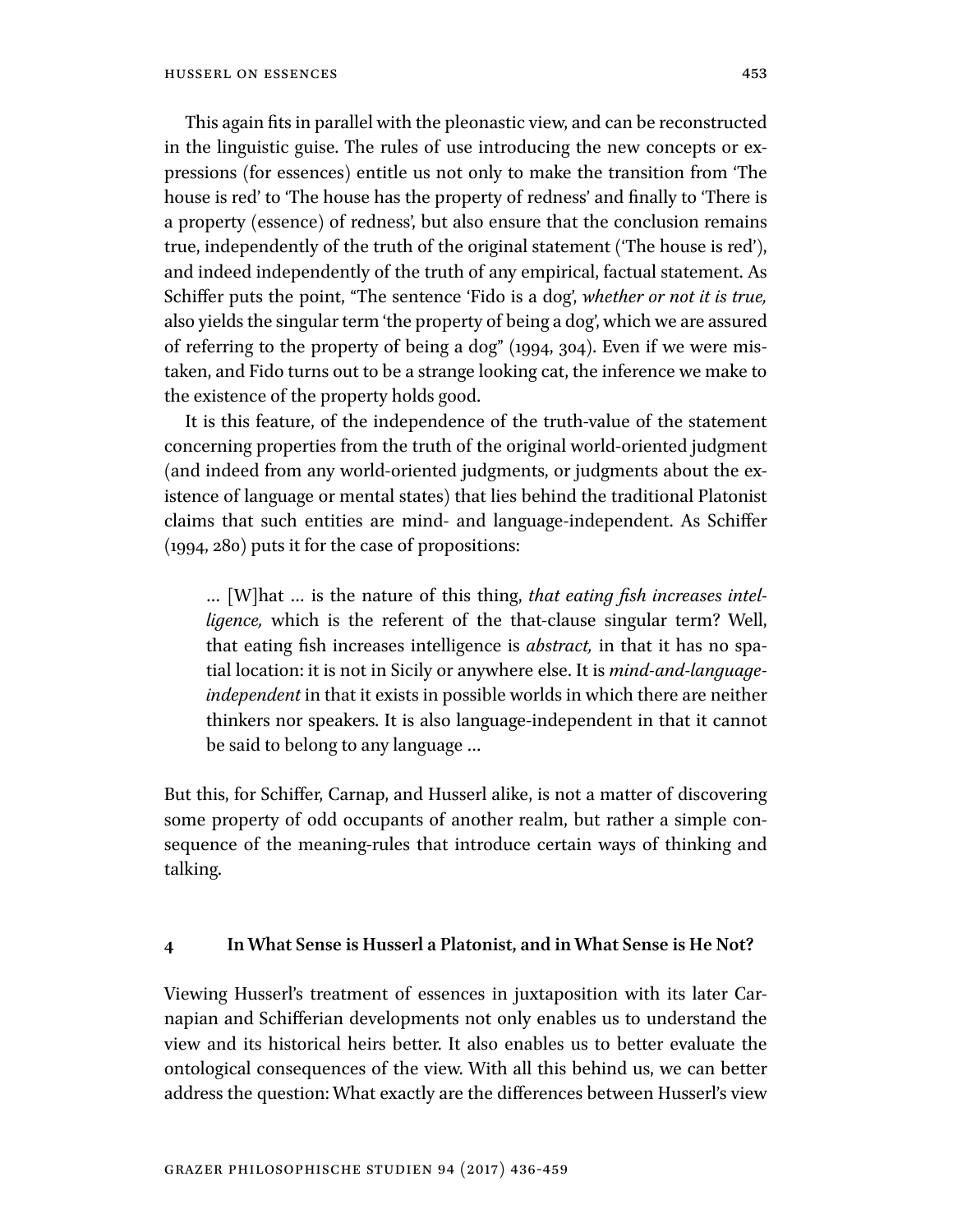of essences and those of a 'Platonizing realist'—or, let us just say 'traditional Platonist'?

Like the traditional Platonist, Husserl does clearly insist that there are essences, that these are distinct from the concepts of essences, and that they are mind- and language-independent, indeed independent of the whole material world. So, is Husserl a Platonist? On the one hand, if all one means by 'Platonism' is the view that there are essences, and that these are independent of empirical reality, mind, and language: sure he is. For there are perfectly valid inferences that entitle us to say that there are essences, that these are 'objects' in the quasi-syntactic sense. Moreover, it follows from the very meaning-rules that introduce the relevant terms and concepts that we are entitled to speak of essences independent of all minds, language, indeed of all empirical reality. For the truth of the conclusions that enable us to think and speak of these as objects are independent of the truths of the empirical statements (or veridicality of sensory experiences) we begin from in making the trivial inferences.

Yet despite these commonalities with traditional Platonist views, Husserl excoriates those who accuse him of being a "Platonizing realist" (1913, §22), and as far back as the *Logical Investigations* he suggests that "we may leave aside, as long disposed of, the misunderstandings of Platonic realism" (1906, Investigation II,  $\S$ 7). Although he affirms the existence of essences, Husserl (1906, Investigation II,  $\S$ 14) at the same time attempts to clear away old Platonic misunderstandings and misconstruals of them:

Expressions such as 'universal object', 'universal presentation' certainly arouse memories of old, burdensome errors. But, however much they may have been historically misinterpreted, they must still have a normal interpretation which justifies them

We can then lay bare both the errors and the normal, justifying interpretation. What are the errors Husserl attributes to his empiricist critics in thinking of him as a Platonist—in the sense of Platonism they disparage and reject? As we have seen, ontologically, one such error would be to think of Husserl as suggesting that essences are *empirical realities,* or *factual,* or *(like) spatio-temporal objects.* On the contrary, as we have seen, Husserl emphasizes that he is merely treating essences as objects in the sense of being subjects of true categorical affirmative statements: things we can introduce noun terms for, attend to as objects of thought, and go on to say true (positive) things about—which are guaranteed to remain true regardless of the truth of all empirical claims. Nonetheless, Husserl insists that there remains a unified sense in which empirical objects and these mere objects of predication may have predicates applied to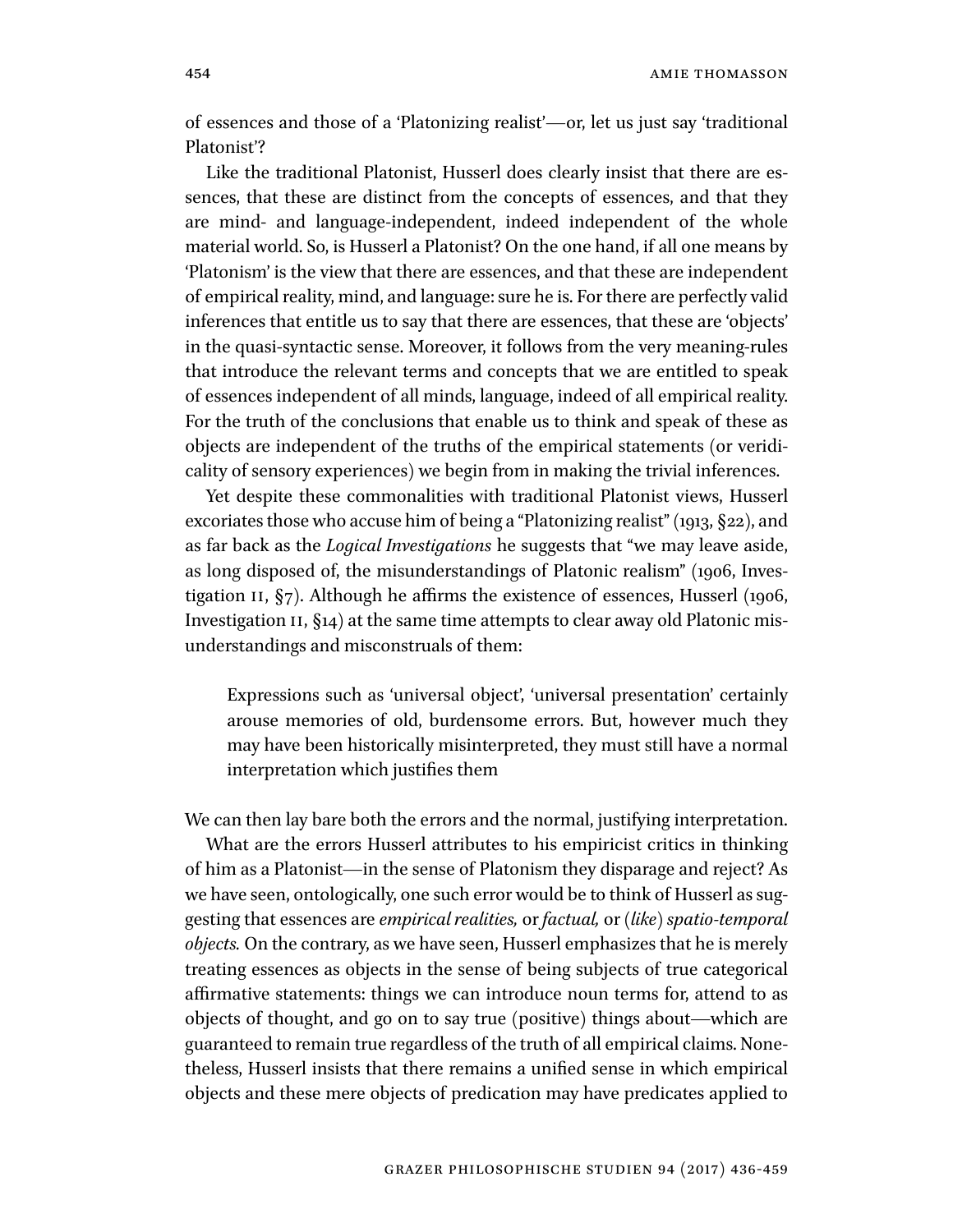them; this is "the most universal sense of being, or of an object, as such" (1906, Investigation II, §8). The 'normal, justifying interpretation' of saying that there are essences—that essences are 'objects'—is thus just to say that they can be the subjects of true, affirmative, categorical judgments, that they are the correlates of the syntactic category of objectual terms.

In the contemporary analytic context, we can see another error it would be easy to fall into, which it is crucial to avoid. Husserl is certainly not properly classified as a Platonist (or 'heavyweight realist' about abstracta) in the sense of 'positing' such entities as part of a 'best metaphysical theory'. Contemporary Platonists in analytic metaphysics typically think of essences and other abstract entities as 'posits', where accepting them is 'justified' by their forming parts of the best 'total theory', or by adding 'explanatory power' to our 'theories'. (And opponents of Realism about abstracta typically argue against a form of Platonism like this.) Such a metaphysical approach, however, is totally antithetical to Husserl. Essences and other Ideal objects, for Husserl, are not metaphysical 'posits', nor do they form part of a metaphysical theory (still less one that is to be weighed up in ways analogous to scientific theories). Instead, what Husserl gives us is simply a story about how thought and talk about essences is introduced in such a way that they are able to become objects of true predications and of knowledge, and where (given the epistemic rules that introduce that talk) that is insulated from the kinds of failings that can plague empirical beliefs.

Epistemologically, the error is thinking that Husserl takes such essences to be known through some special process of quasi-observation paralleling sensory observation.10 As we saw above, Smith interprets Husserl as treating the empiricists' mistaken rejection of essences as a matter of seeing it as something like a category mistake. It is a category mistake to think that, in saying that there are essences, Husserl is suggesting that they are empirical realities, or that they are known through a form of intuition analogous or parallel to the kind of sensory tracking suitable for knowledge of empirical reality. It is, accordingly, also a category mistake to think that knowledge of essences must be grounded in experience. For, as Husserl (1906, Investigation II, §8) clearly puts it in the second *Logical Investigation:*

<sup>10</sup> Although, as Husserl notes, the process of intuiting essences is analogous to sensory perception insofar as both are (by contrast with acts of imagination) subject to error and revision (1913, §23). For we may, for example, engage in "false geometrical thinking" and err in our judgments about essences.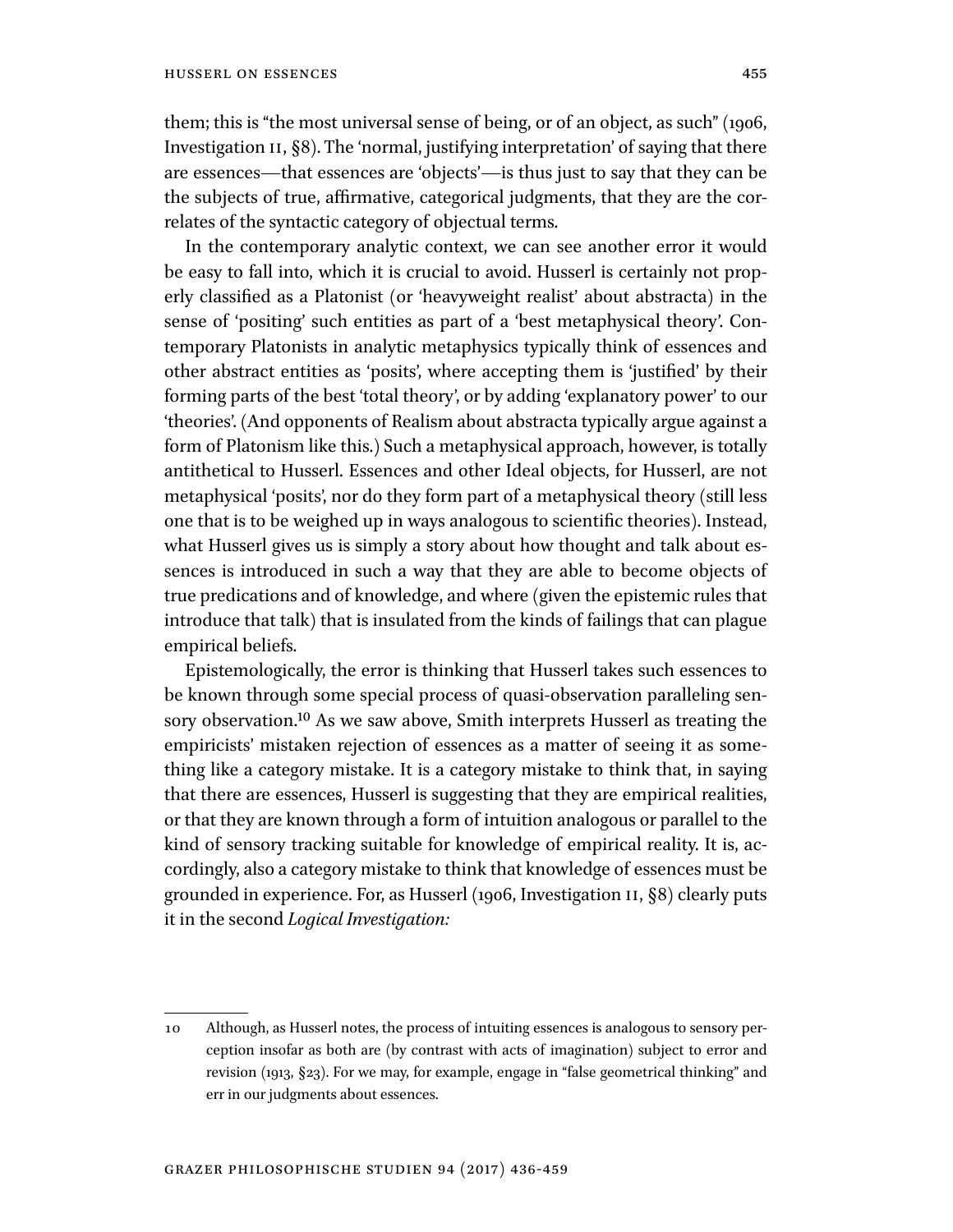… we do not deny but in fact emphasize, that there is a fundamental categorial split in our unified conception of being (or what is the same, in our conception of an object as such); we take account of this split when we distinguish between ideal being and real being; between being as Species and being as what is individual.

Husserl makes clear that the path he lays out for coming to know of essences does not involve anything like a quasi-perceptual seeing of a Platonic realm, but rather involves following certain meaning-rules that entitle us to introduce new objectual expressions via a new 'mode of apprehension' founded on ordinary sense experience. This idea that there is this path to knowledge has been further clarified and demystified by Carnap and by the pleonastic view of how we come to refer to (and know of) abstract entities. Thus, to say that we know essences through intuition is not to posit some mysterious quasi-sensory faculty. Instead, knowledge of essences takes a very different route, which begins by transforming ordinary world-regarding experience and engaging in a new 'mode of apprehension' that enables us to introduce new expressions for essences and to say true things about essences. (We could make the point in the linguistic mode by suggesting that we may begin by making trivial inferences from ordinary world-regarding sentences, and introducing new singular terms for essences that enable us to say true things about them, and quantify over them).

On my view, such views are best understood as beginning with functional pluralism and ending with a simple realism. That is to say, the *function* of talk of essences, properties, etc. is very different from the function of talk of individual trees, tables, and ways they are. The former does not serve a function of tracking elements of empirical reality or reporting on them. Moreover, as both Husserl and Schiffer make clear, it does not require the same sort of justification—the epistemological grounds for talk of essences is different from that for talk of empirical objects. On the back of our ordinary 'thing language', or concepts employed in experiencing empirical reality, we can introduce new ways of thinking and speaking, through trivial conceptual/linguistic inferences, that entitle us instead to speak and think of essences, properties and the like. Once we can do that, take them as the 'objects' of our thought and of predication, we can go on to say true things about them—to make judgments about essences. Given the rules that introduce the relevant concepts and terms, these judgments are not subject to the same rules of justification that govern empirical claims—the demand that these, too, be empirically grounded is out of place, and the judgments can survive even if the original world-oriented experiences or judgments turned out to be faulty.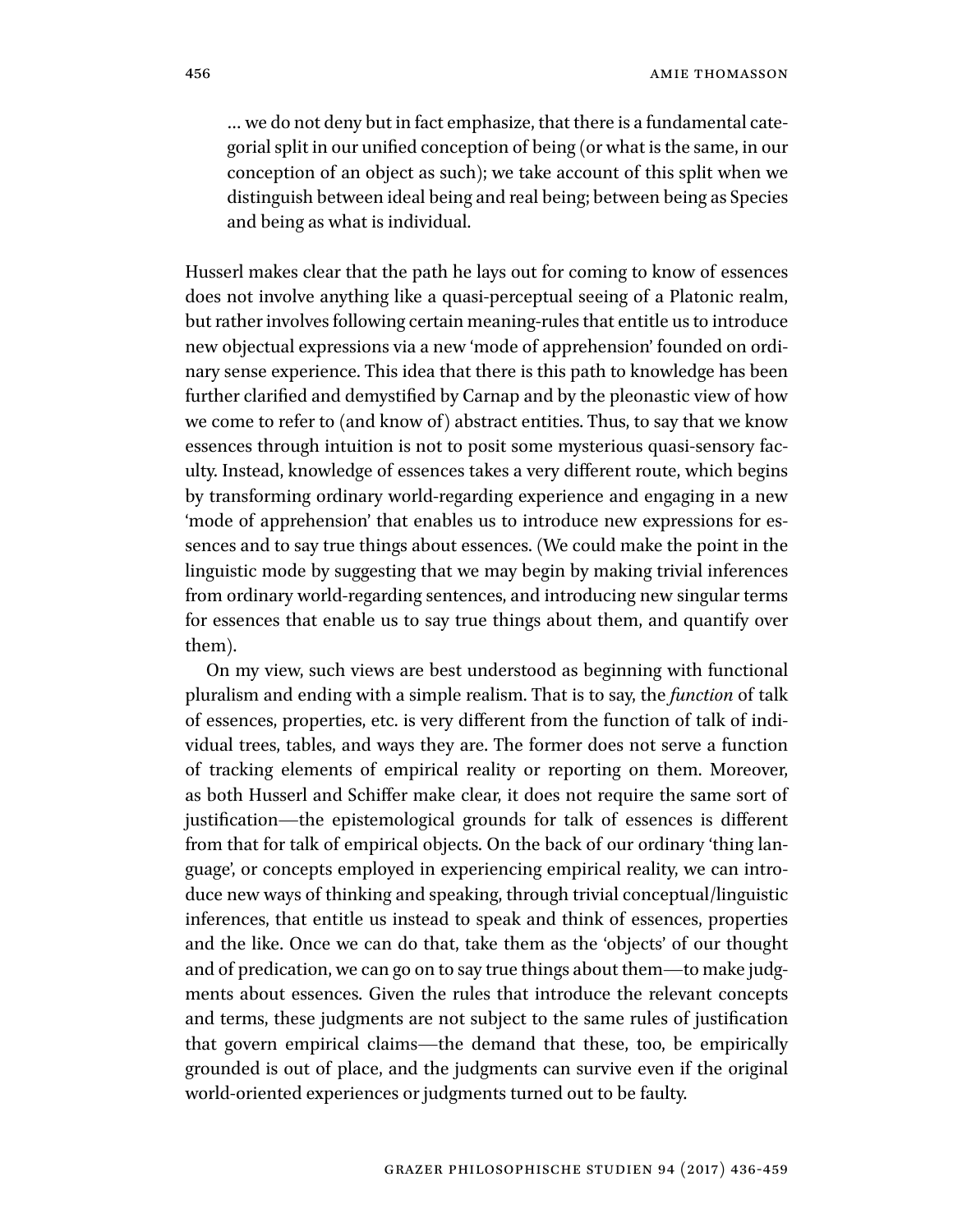Schiffer aims to make good on the claim that this is an "alternative to heavyduty Platonism" by suggesting that the existence of such entities (when we derive reference to them through something-from-nothing inferences) should be treated "in a suitably deflationary, or minimalist manner", giving us a "cheap ontology" (1994, 304f.). Such entities, he suggests, are—in a sense—"language or mind created" existing somehow "as a result *of* a manner of speaking" (1996, 153). I have argued elsewhere (2001 and 2015, Chapter 3), however, that this is mistaken. And indeed Husserl's own remarks against the view that essences are mental constructs give us the basis for seeing why it is mistaken. For given the very meanings of our essence and number thoughts (and terms), the number or essence we think of is distinct from the concepts we have of them, and the numbers and essences "are what they are whether we 'construct' them or not" (Husserl 1913, 81). Otherwise put, the very idea one sees in Husserl and Carnap, which makes introduction of terms (or concepts) for properties (or essences) seem non-problematic, is the idea that we can introduce these new meaningful terms (or concepts) in such a way that the constitutive meaningrules guarantee that the terms introduced refer (and do so regardless of all empirical facts). But if that is *constitutive* of what it is for *there to be* properties or essences, the right conclusion to draw is simply that there *are* properties (and essences) *in the only sense these terms have—*not that they exist in some 'cheap' or 'ontologically deflated' sense. Put in my terms (2015, 145–157), Husserl should be understood as a 'simple realist' about essences (and other abstracta)—saying simply that there *are* essences (and other abstracta) in the only sense that makes sense.

On the other hand, this is a form of realism about essences, and a view of the epistemology of essences, that enables Husserl to at the same time diagnose the mistakes of traditional Platonism—or at least, the mistakes that led empiricist critics to dismiss what they *thought of as* traditional Platonism. For these essences should not be thought of as "Platonic 'forms' or eidos [that] exist in a Platonic heaven beyond space and time" (Smith 2007, 141). They are not analogous to empirical realities but in a special heaven. They are neither things we *ought to be able to* know about through empirical methods (so that empiricists are right to reject them), nor things we *do* get to know about through some process of intuition that is *analogous to* perception and enables us to inspect this alternate reality.

Moreover, just as it would be a mistake to insist that we be able to know of the existence of essences empirically, so would it be a mistake to think of essences as 'posits' of a metaphysical theory, to be evaluated by its position of 'theoretic virtues' in parallel with the evaluation of scientific theories. Husserl's anti-scientism is as relevant today as ever—perhaps even more so. In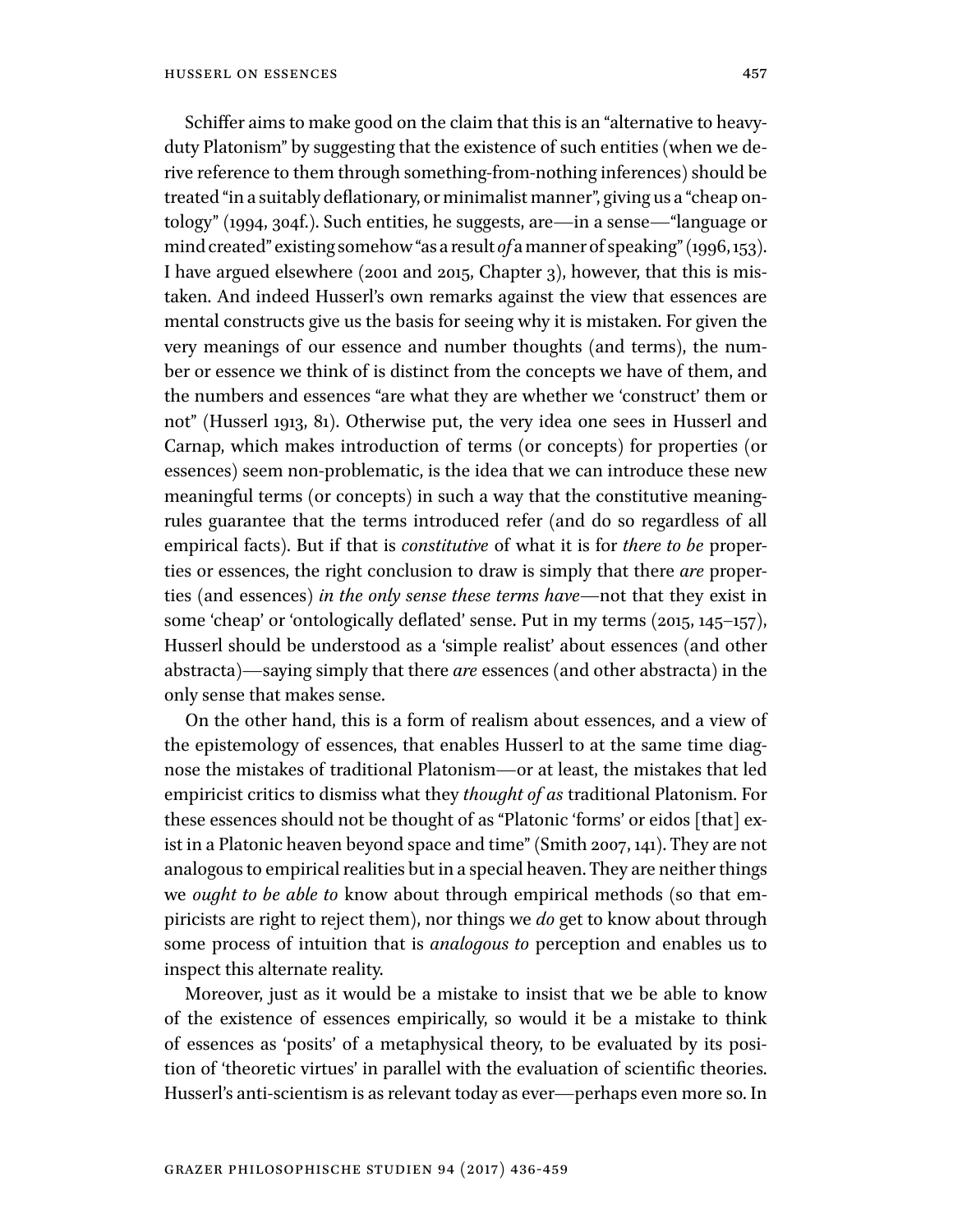the contemporary context, thinking of Husserl as a Platonistic realist, 'positing' essences as parts of a 'best metaphysical (or overall) theory' (evaluated using criteria suitable for evaluating competing empirical theories) leads us completely astray, not only from understanding Husserl's position on essences and their epistemology, but from grasping his overall approach to philosophy—an approach that clearly distinguishes the work of phenomenology from any scientistic conception.

Instead, Husserl holds the simple view that, on the basis of ordinary world experience, we may develop new modes of apprehension, thought and talk, that entitle us to introduce ways of speaking and thinking—including speaking and thinking about essences. What we have is a non-mysterious, pleonastic form of realism about essences, combined with a sensible and non-mysterious view of our knowledge of them—not a deep or mysterious metaphysical view 'positing' a special Platonistic realm. As we have seen, Husserl aims to avoid any "erroneous side-slip into … metaphysical trains of thought" (1906, Investigation II,  $16(c)$ , and in this he again parallels Carnap, who insists that the acceptance of abstract entities in this (internal) sense "must not be regarded as implying a metaphysical doctrine" (1950, 214). That is to say, while both accept the truth of simple, affirmative statements about essences, $<sup>11</sup>$  for neither</sup> of them are essences or other abstracta 'metaphysical posits' to be thought of on the model of discovering empirical objects or positing scientific theoretic objects. On the contrary, both rigorously sought to avoid such metaphysical speculation.

Once we can see things in this light, and see the close commonalities between the well-known deflationist, Carnap, and the supposed Platonist, Husserl, the temptation to dismiss Husserl as a "Platonizing realist" about essences should dim. As the above historical excavation aims to show, Husserl's views on essence place him more in the company of Carnap and Schiffer than of Plato or of many contemporary Platonist metaphysicians. Even more importantly, the historical work that takes us through these three figures enables us to see the route to developing a clear and plausible view that vindicates our talk of (and phenomenology's study of) essences, without thinking of that as requiring what would traditionally be thought of as a deep metaphysical commitment to a realm of Platonic entities. If we can see the way to developing such a view out of Husserl's work, that will not only help rectify historical mistakes, but also help us see the way to better resolving metaphysical and epistemological problems that have played a central role in both the analytic and phenomenological traditions.

<sup>11</sup> In Carnap's case, at least provided they are taken as 'internal' statements.